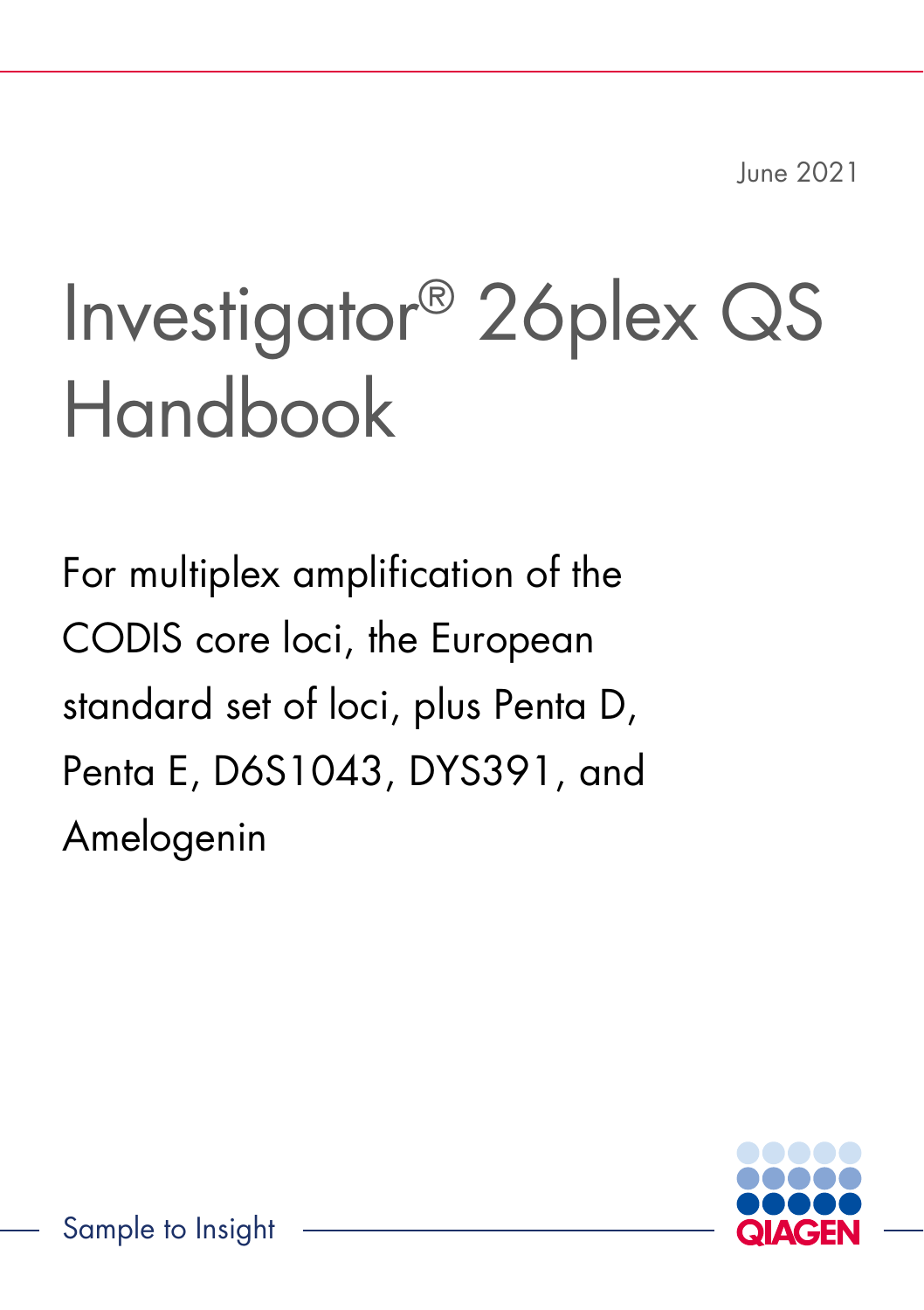# Contents

| Protocol: Electrophoresis Using the Applied Biosystems 3500/3500xL Genetic Analyzer 13 |  |
|----------------------------------------------------------------------------------------|--|
|                                                                                        |  |
|                                                                                        |  |
|                                                                                        |  |
|                                                                                        |  |
|                                                                                        |  |
|                                                                                        |  |
|                                                                                        |  |
| Appendix B: Varying PCR Volumes Using Investigator 26plex QS Kit 39                    |  |
|                                                                                        |  |
|                                                                                        |  |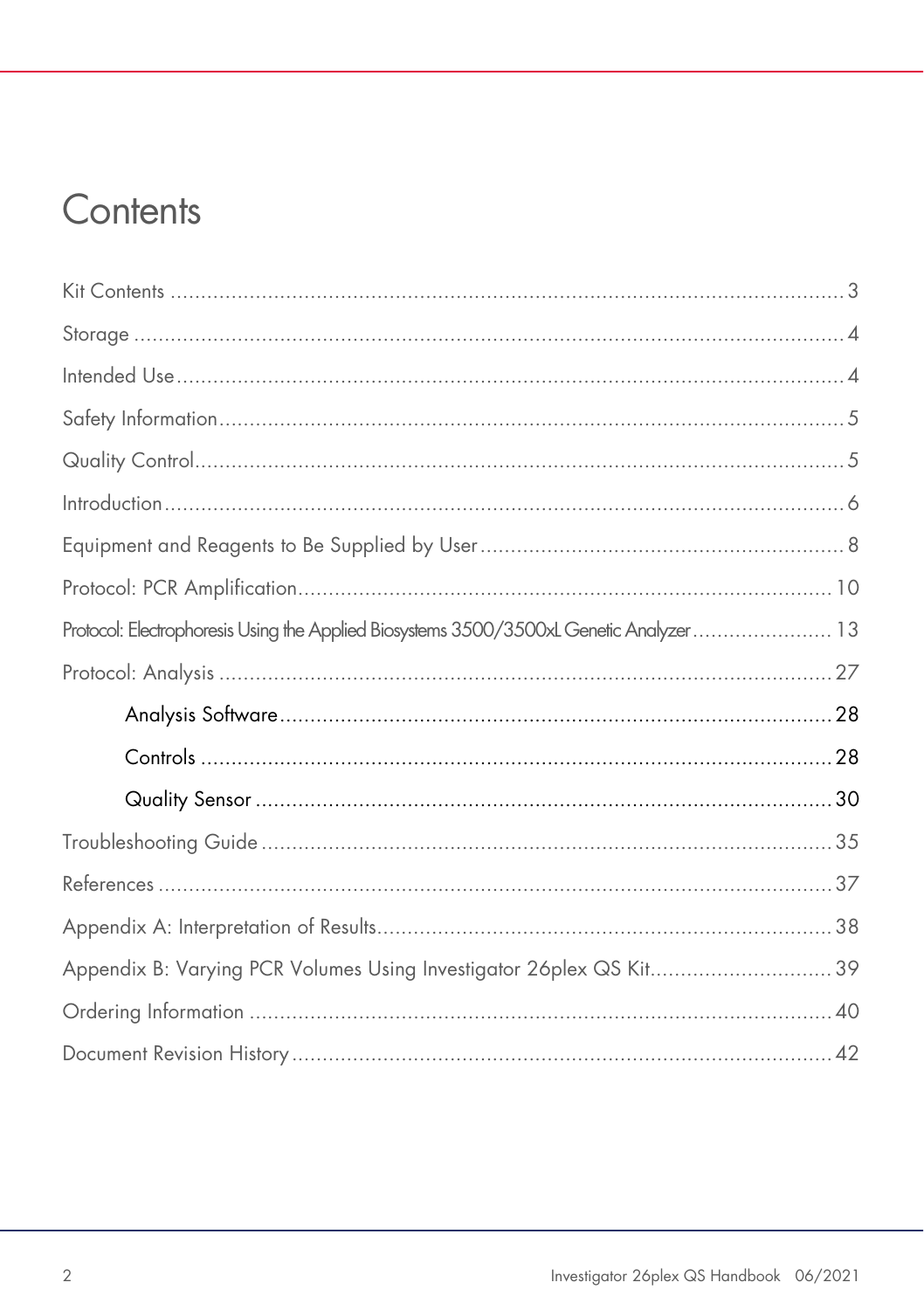# <span id="page-2-0"></span>Kit Contents

| Investigator 26 plex QS Kit  | (100)       | (400)                     |
|------------------------------|-------------|---------------------------|
| Catalog no.                  | 382615      | 382617                    |
| Number of 25 µl reactions    | 100         | 400                       |
| Fast reaction mix $3.0*$     | 750 µl      | $4 \times 750 \text{ pl}$ |
| Nuclease-free water          | $1.9$ ml    | $4 \times 1.9$ ml         |
| Primer mix 26plex QS         | $250$ $\mu$ | $4 \times 250$ pl         |
| Control DNA 9948 (0.5 ng/µl) | $40$ $\mu$  | $40$ $\mu$                |
| Allelic ladder 26plex        | $25$ $\mu$  | $3 \times 25$ µ           |

\* Contains DNA Polymerase, dNTPs, MgCl<sub>2</sub>, and bovine serum albumin (BSA).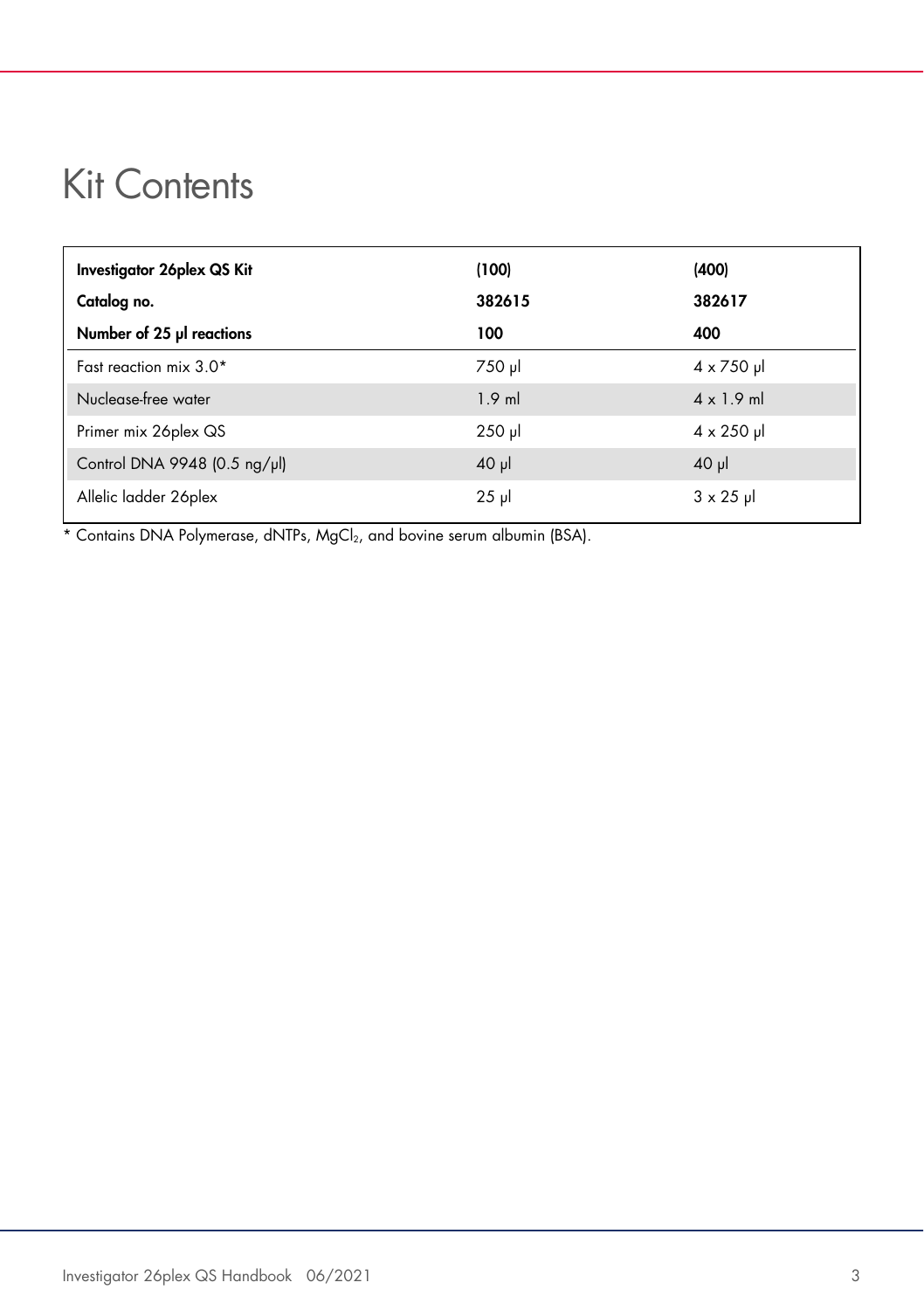# <span id="page-3-0"></span>**Storage**

The Investigator 26plex QS Kit is shipped on dry ice. It should be stored immediately upon receipt at −30 to −15°C in a constant-temperature freezer. Avoid repeated thawing and freezing. The primer mix and allelic ladder must be stored protected from light. DNA samples and post-PCR reagents (allelic ladder and DNA size standard) should be stored separately from PCR reagents. Under these conditions, the components are stable until the expiration date indicated on the kit.

Once opened, the Investigator 26plex QS Kit should be stored at 2–8°C for a maximum of 6 months.

# <span id="page-3-1"></span>Intended Use

The Investigator 26plex QS Kit is intended for molecular biology applications in forensic, human identity, and paternity testing. This product is not intended for the diagnosis, prevention, or treatment of a disease.

All due care and attention should be exercised in the handling of the products. We recommend all users of QIAGEN® products to adhere to the NIH guidelines that have been developed for recombinant DNA experiments or to other applicable guidelines.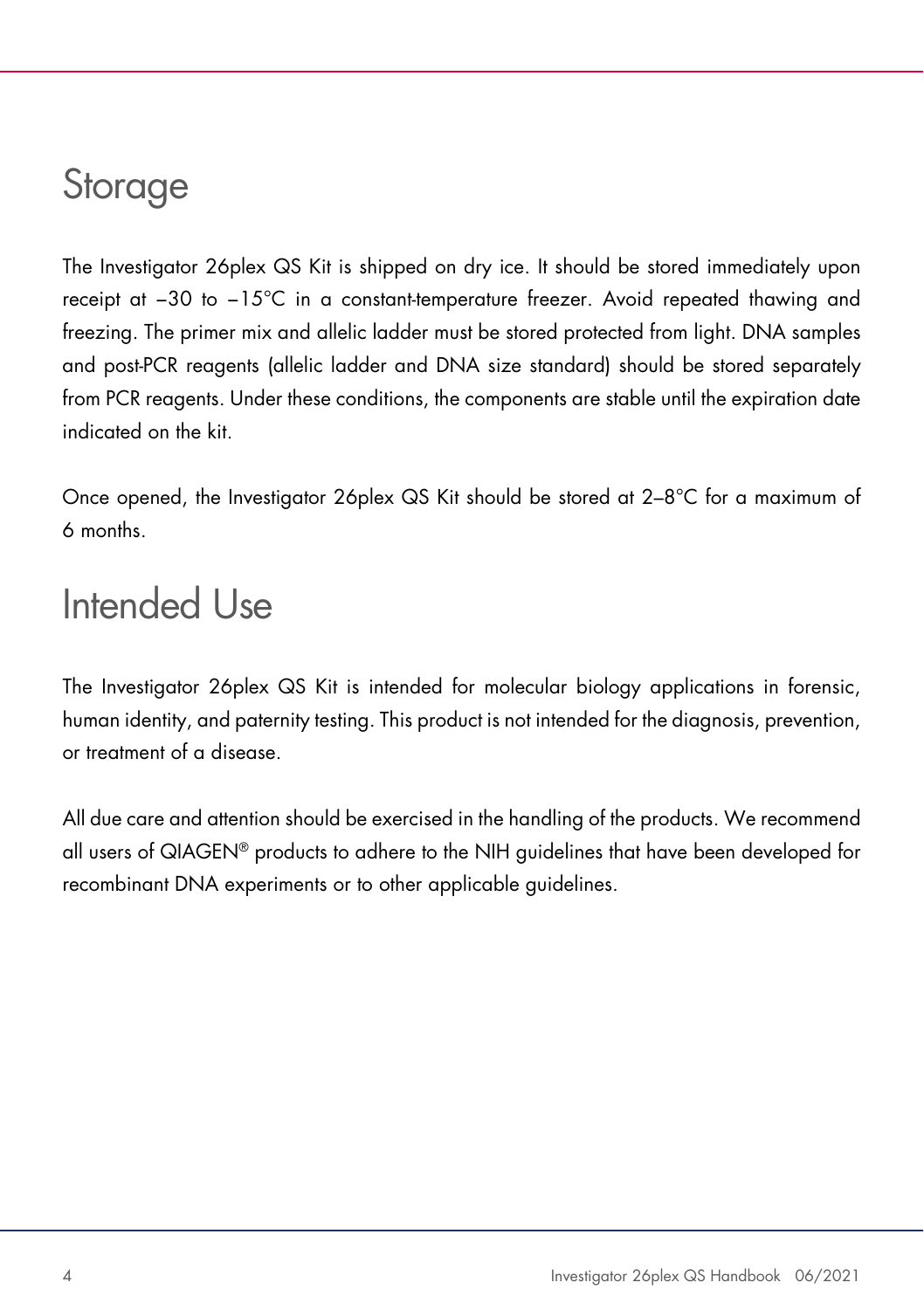# <span id="page-4-0"></span>Safety Information

When working with chemicals, always wear a suitable lab coat, disposable gloves, and protective goggles. For more information, please consult the appropriate safety data sheets (SDSs). These are available online in convenient and compact PDF format at www.qiagen.com/safety where you can find, view, and print the SDS for each QIAGEN kit and kit component.

# <span id="page-4-1"></span>Quality Control

In accordance with QIAGEN's ISO-certified Quality Management System, each lot of the Investigator 26plex QS Kit is tested against predetermined specifications to ensure consistent product quality. Investigator 26plex QS Kits meet ISO 18385 requirements.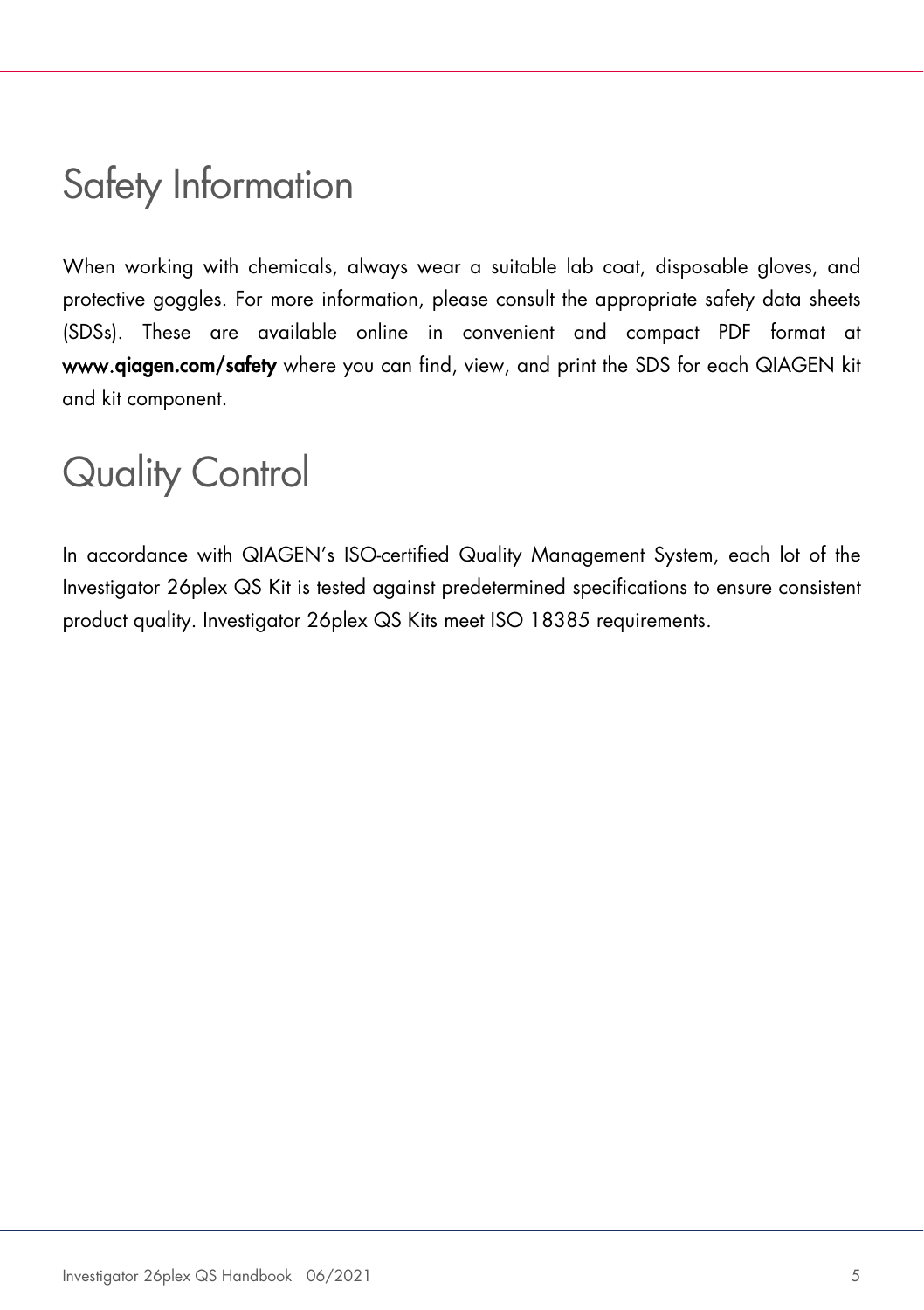# <span id="page-5-0"></span>Introduction

The Investigator 26plex QS Kit is used for multiplex PCR in forensic, human identity, and paternity testing. The PCR simultaneously amplifies the 24 polymorphic STR markers listed below, along with the gender-specific marker Amelogenin.

The Investigator 26plex QS Kit Primer Mix contains 2 innovative internal PCR controls (Quality Sensor QS1 and QS2) to provide helpful information about the efficiency of the PCR and the presence of PCR inhibitors. The quality sensors are amplified simultaneously with the polymorphic STR markers.

The Investigator 26plex QS Kit is specifically designed for rapid and reliable generation of DNA profiles from blood, buccal swabs, and forensic stains. The kit utilizes QIAGEN's fast-cycling PCR technology, allowing amplification in around 65 min. It provides highly robust results with inhibitor-resistant chemistry. The primers are fluorescence-labeled with these dyes:

- 6-FAM™: Amelogenin, TH01, D3S1358, Penta D, D6S1043, D21S11
- BTG: TPOX, DYS391, D1S1656, D12S391, Penta E
- BTY: D10S1248, D22S1045, D19S433, D8S1179, D2S1338
- BTR2: D2S441, D18S51, vWA, FGA
- BTP: QS1, D16S539, CSF1PO, D13S317, D5S818, D7S820, QS2

The recommended amount of DNA under standard conditions is 0.5 ng.

[Table 1](#page-6-0) shows the STR loci with their chromosomal mapping and repeat motifs, which are concordant with the International Society for Forensic Genetics (ISFG) guidelines for the use of microsatellite markers [\(1\)](#page-36-1).

For information about known microvariants not contained in the Investigator 26plex allelic ladder, see the National Institute of Standards and Technology (NIST) website (strbase.nist.gov/).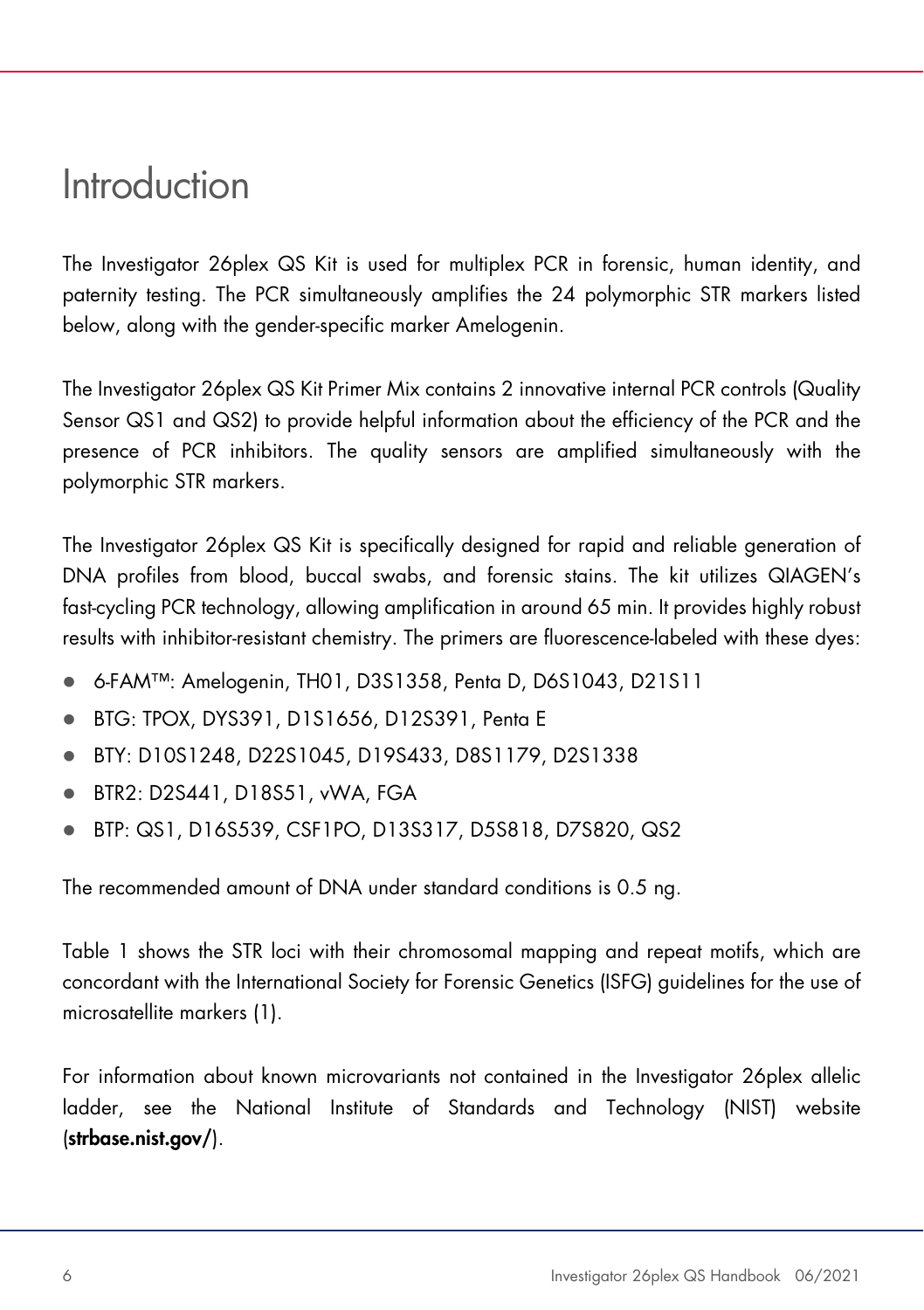| Locus              | GenBank® accession number | Repeat motif of the reference allele                                       | Chromosomal<br>mapping |
|--------------------|---------------------------|----------------------------------------------------------------------------|------------------------|
| Amelogenin X       | M55418                    |                                                                            | Xp22.1-22.3            |
| Amelogenin Y       | M55419                    |                                                                            | Yp11.2                 |
| DYS391             | AC011302                  | $[TCTA]_{11}$                                                              | Yq11.21                |
| D1S1656            | NC_000001.9               | [TAGA] <sup>16</sup> [TGA][TAGA][TAGG] <sup>1</sup> [TG] <sub>5</sub>      | 1q42                   |
| D2S441             | AL079112                  | $[TCTA]_{12}$                                                              | 2p14                   |
| D2S1338            | G08202                    | $[TGCC]_{6}[TICC]_{11}$                                                    | 2q35                   |
| D3S1358            | 11449919                  | TCTA [TCTG]2 [TCTA]15                                                      | 3p25.3                 |
| D5S818             | G08446                    | $[AGAT]_{11}$                                                              | 5q23.2                 |
| D6S1043            | G08539                    | $[AGAT]_{11}$                                                              | 6q15                   |
| D7S820             | G08616                    | $[GATA]_{12}$                                                              | 7q21.11                |
| D8S1179            | G08710                    | $[TCTA]_{12}$                                                              | 8q23.1-23.2            |
| D10S1248           | AL391869                  | $[GGAA]_{13}$                                                              | 10q26.3                |
| D12S391            | G08921                    | [AGAT] <sub>5</sub> GAT [AGAT] <sub>7</sub> [AGAC] <sub>6</sub> AGAT       | 12p13.2                |
| D13S317            | G09017                    | $[TATC]_{13}$                                                              | 13q31.1                |
| D16S539            | G07925                    | $[GATA]_{11}$                                                              | 16q24.1                |
| D18S51             | L18333                    | $[AGAA]_{13}$                                                              | 18q21.3                |
| D19S433            | G08036                    | AAGG [AAAG] AAGG TAGG [AAGG]11                                             | 19q12                  |
| D21S11             | AP000433                  | [TCTA]4 [TCTG]6 [TCTA]3 TA [TCTA]3 TCA<br>[TCTA]2 TCCATA [TCTA]11          | 21q21.1                |
| D22S1045           | AL022314                  | $[ATT]_{14}$ ACT $[ATT]_2$                                                 | 22q12.3                |
| CSF1PO             | X14720                    | $[AGAT]_{12}$                                                              | 5q33.1                 |
| FGA (FIBRA)        | M64982                    | [TITC] <sub>3</sub> TITITICI [CITI] <sub>13</sub> CICC [TICC] <sub>2</sub> | 4q28.2                 |
| Penta D            | AP001752                  | $[AAAGA]_{13}$                                                             | 21q22.3                |
| Penta E            | AC027004                  | $[AAAGA]_5$                                                                | 15q26.2                |
| <b>THO1 (TC11)</b> | D00269                    | [TCAT]                                                                     | 11p15.5                |
| <b>TPOX</b>        | M68651                    | $[AAIG]_{11}$                                                              | 2 <sub>p</sub> 25.3    |
| vWA                | M25858                    | TCTA [TCTG]4 [TCTA]13                                                      | 12p13.31               |

<span id="page-6-0"></span>Table 1. Locus-specific information of the Investigator 26plex QS Kit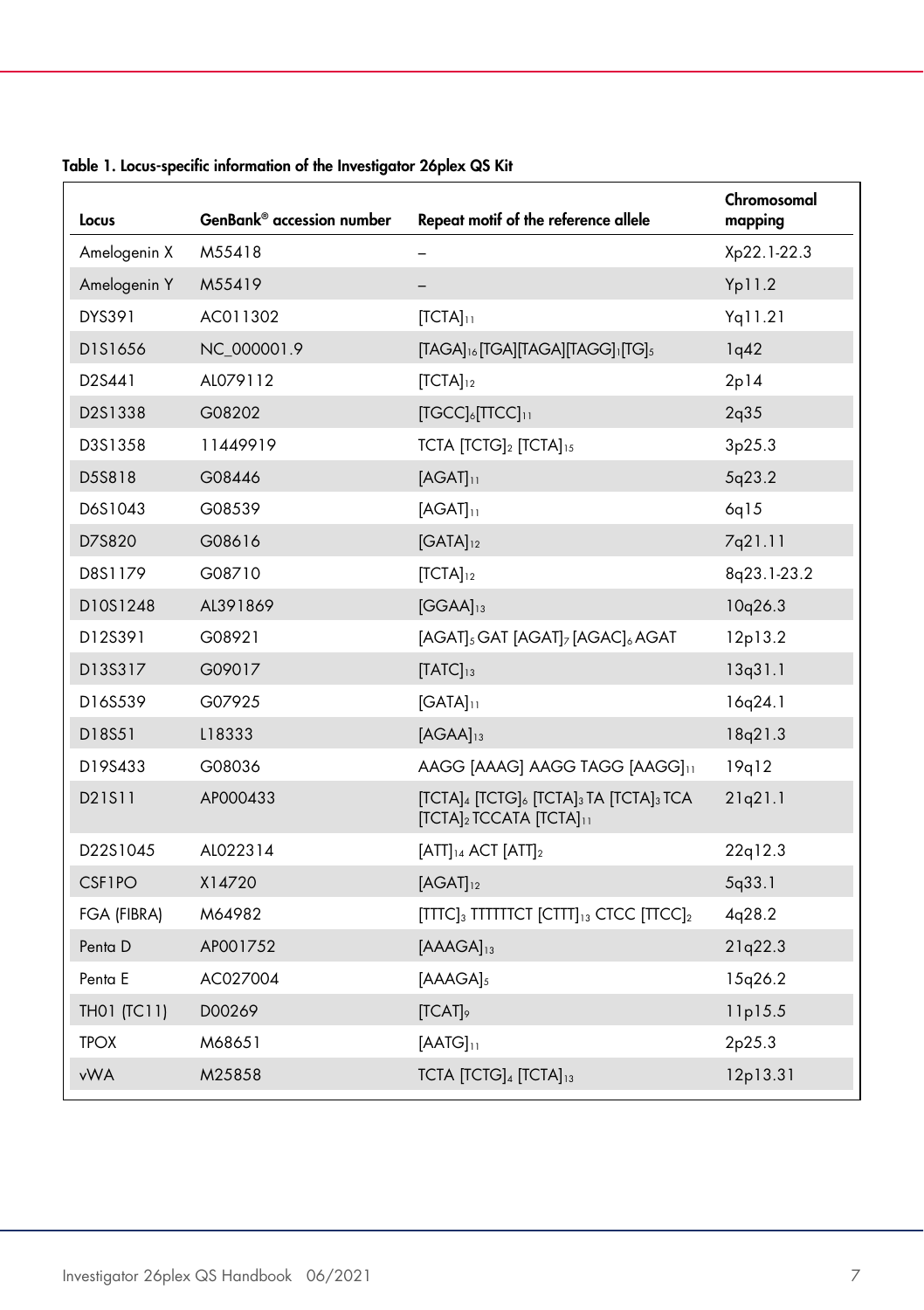# <span id="page-7-0"></span>Equipment and Reagents to Be Supplied by User

When working with chemicals, always wear a suitable lab coat, disposable gloves, and protective goggles. For more information, consult the appropriate safety data sheets (SDSs), available from the product supplier.

### All protocols

- Hi-Di™ Formamide, 25 ml (Applied Biosystems, cat. no. 4311320)
- Matrix Standard BT6 for multicapillary instruments, e.g., 3500 Genetic Analyzers (see ["Ordering Information"](#page-39-0))
- Pipettes and pipette tips
- One of the following DNA analyzers:[\\*](#page-7-1)
	- Applied Biosystems® 3500 Genetic Analyzer
	- Applied Biosystems 3500xL Genetic Analyzer
- One of the following PCR thermal cyclers:\*
	- $\circ$  QIAamplifier® 96
	- GeneAmp® PCR System 9700
	- Veriti™ 96-Well Thermal Cycler
	- O ProFlex<sup>™</sup> 96-well PCR System
	- $O$  Bio-Rad® PTC-200
	- Biometra® UNO-Thermoblock
	- Eppendorf® Mastercycler® ep
- PCR tubes or plates
- Microcentrifuge for PCR tubes or plates
- DNA size standard (BTO), see [Ordering Information](#page-39-0) and ["Protocol: Analysis"](#page-26-0) on page [27](#page-26-0)
- <span id="page-7-1"></span>\* This is not a complete list of suppliers and does not include many important vendors of biological supplies.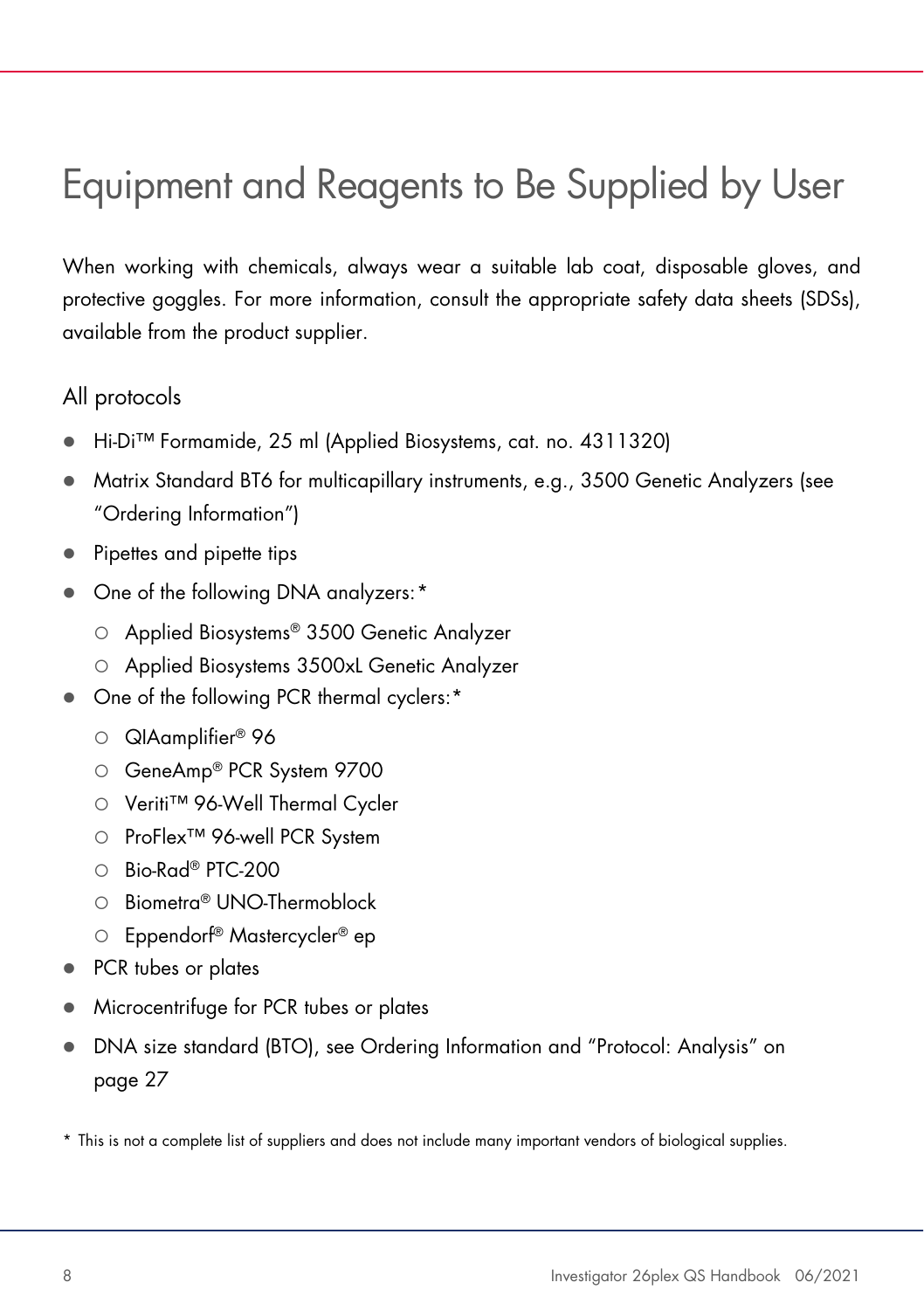### Validity of analysis software for human identification products

Investigator Human Identification PCR Kits require calibration with an allelic ladder. Therefore, the software used must be compatible with human identification products for forensic applications. We recommend GeneMapper® ID-X Software. The Investigator template files facilitate data analysis and are valid with this software.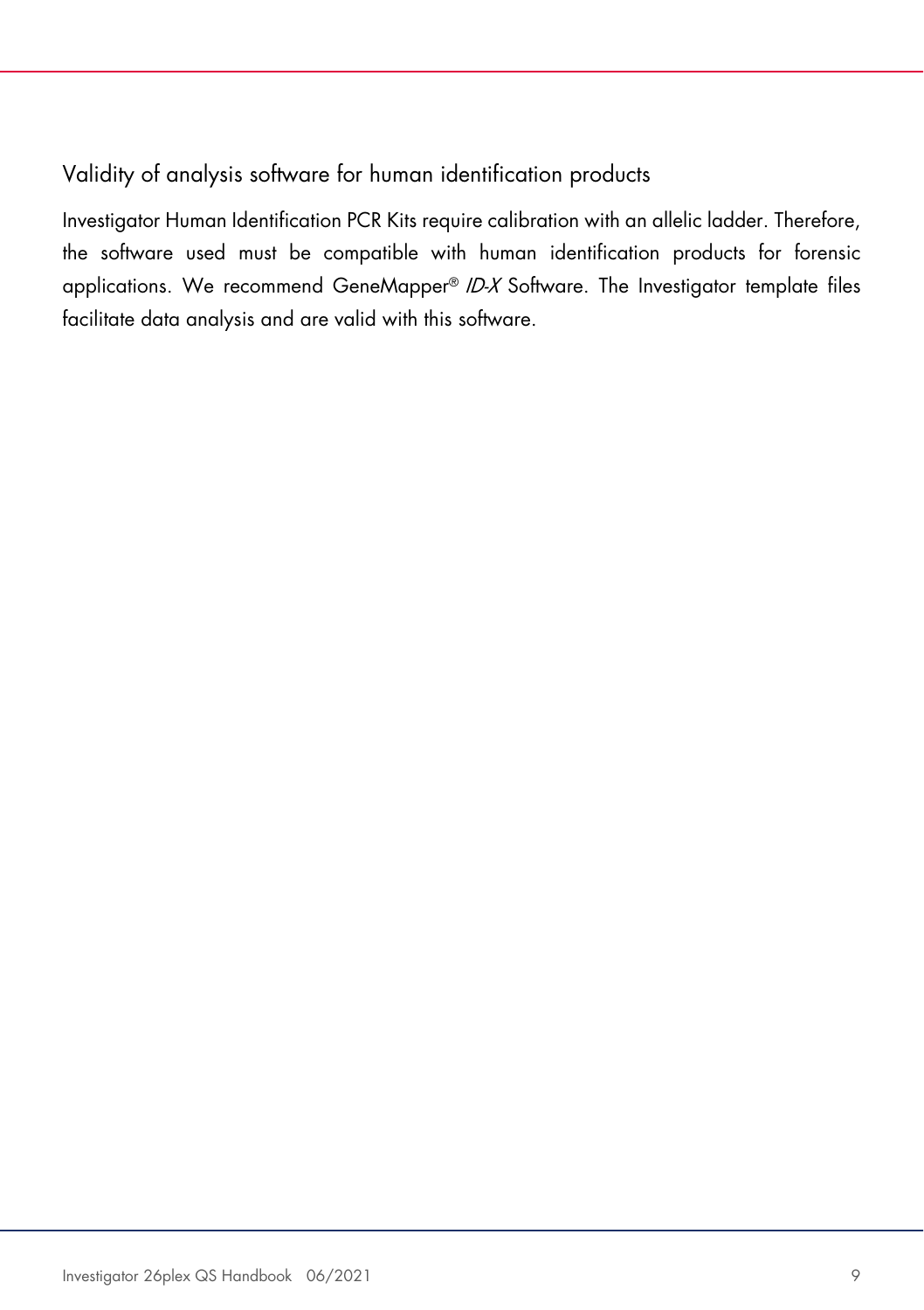# <span id="page-9-0"></span>Protocol: PCR Amplification

This protocol is for PCR amplification of STR loci from forensic samples using the Investigator 26plex QS Kit.

Important points before starting

- Set up all reaction mixtures in an area separate from that used for DNA isolation and PCR product analysis (post-PCR analysis).
- Use disposable tips containing hydrophobic filters to minimize cross-contamination risks.
- The recommended amount of DNA under standard conditions is 0.5 ng.

### Things to do before starting

 Before opening the tubes containing PCR components, vortex and then centrifuge briefly to collect the contents at the bottom of the tubes.

### Procedure

1. Thaw PCR components and template nucleic acid.

Mix thoroughly. Centrifuge briefly before use.

2. Prepare a Master Mix according to [Table 2.](#page-10-0)

The Master Mix contains all of the components needed for PCR except the template (sample) DNA and nuclease-free water.

As some loss of reagents can occur during transfers, prepare the mix with additional reactions included. Also include positive and negative control reactions.

- 3. Vortex the Master Mix thoroughly, centrifuge briefly, and then dispense appropriate volumes into PCR tubes or the wells of a PCR plate.
- 4. Add template DNA and nuclease-free water to the Master Mix to give a final sample volume of 25 µl.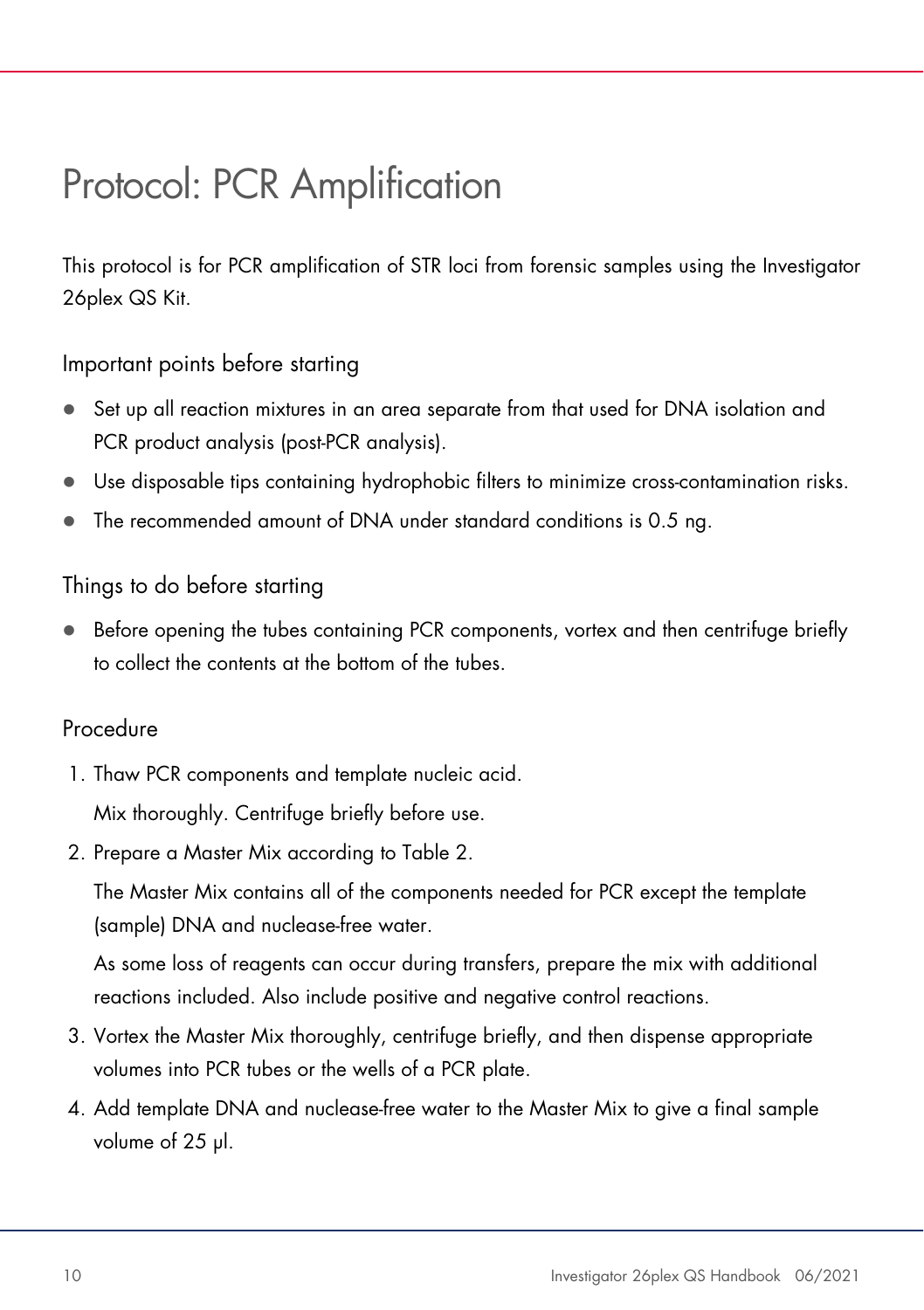5. Prepare positive and negative controls.

Positive control: Use 1 µl of the Control DNA (i.e., 0.5 ng).

Negative control: Use nuclease-free water instead of template DNA in the reaction.

<span id="page-10-0"></span>Table 2. Reaction setup

| Component                             | Volume per reaction |
|---------------------------------------|---------------------|
| Fast reaction mix 3.0                 | 7.5 µl              |
| Primer mix                            | $2.5$ pl            |
| Nuclease-free water (added in step 4) | Variable            |
| Template DNA (added in step 4)        | Variable            |
| Total volume                          | $25$ pl             |

- 6. If template DNA was pipetted onto the rim or lid of the PCR tube, then centrifuge briefly to collect the contents at the bottom of the tubes.
- 7. Program the thermal cycler according to the manufacturer's instructions, using the conditions outlined in [Table 3.](#page-11-0)

Note: If using the GeneAmp PCR System 9700 with an aluminum block, use "Std Mode". With a silver 96-well block or a gold-plated silver 96-well block, use "Max Mode". Do not use "9600 Emulation Mode".

8. After the cycling protocol is completed, store samples at  $-30$  to  $-15^{\circ}$ C protected from the light, or proceed directly to electrophoresis.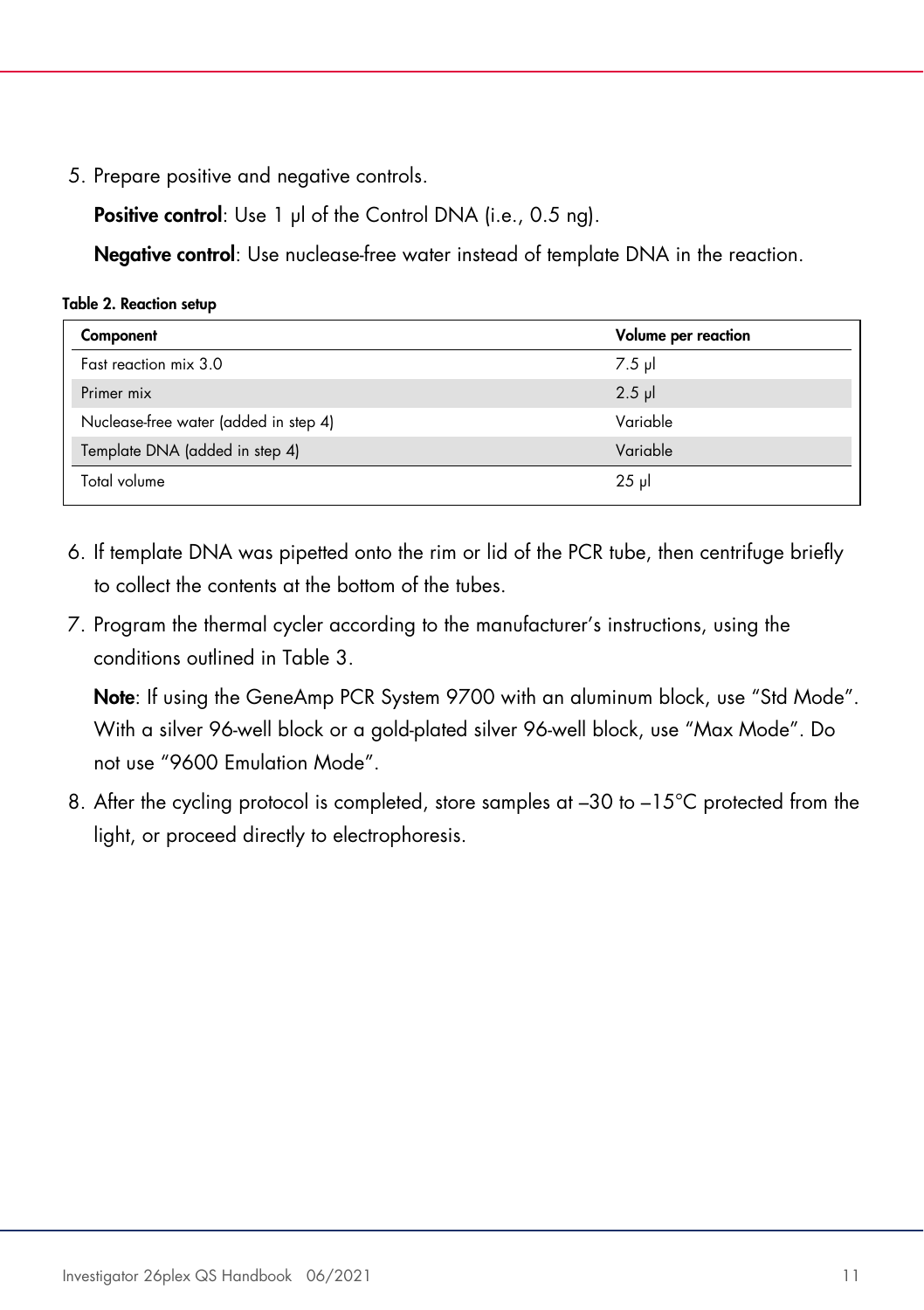| <b>Temperature</b> | Time            | Number of cycles |
|--------------------|-----------------|------------------|
| 96°C*              | 8 Min           |                  |
| 96°C               | 10 <sub>s</sub> |                  |
| $64^{\circ}$ C     | 55s             | 3 cycles         |
| 72°C               | 5 <sub>s</sub>  |                  |
| 96°C               | 10 <sub>s</sub> |                  |
| $61^{\circ}$ C     | 55s             | 27 cycles        |
| 72°C               | 5s              |                  |
| $68^{\circ}$ C     | 2 min           |                  |
| $60^{\circ}$ C     | 2 min           |                  |
| $10^{\circ}$ C     | $\infty$        |                  |

<span id="page-11-0"></span>Table 3. Standard cycling protocol recommended for all DNA samples

\* Hot-start to activate DNA polymerase.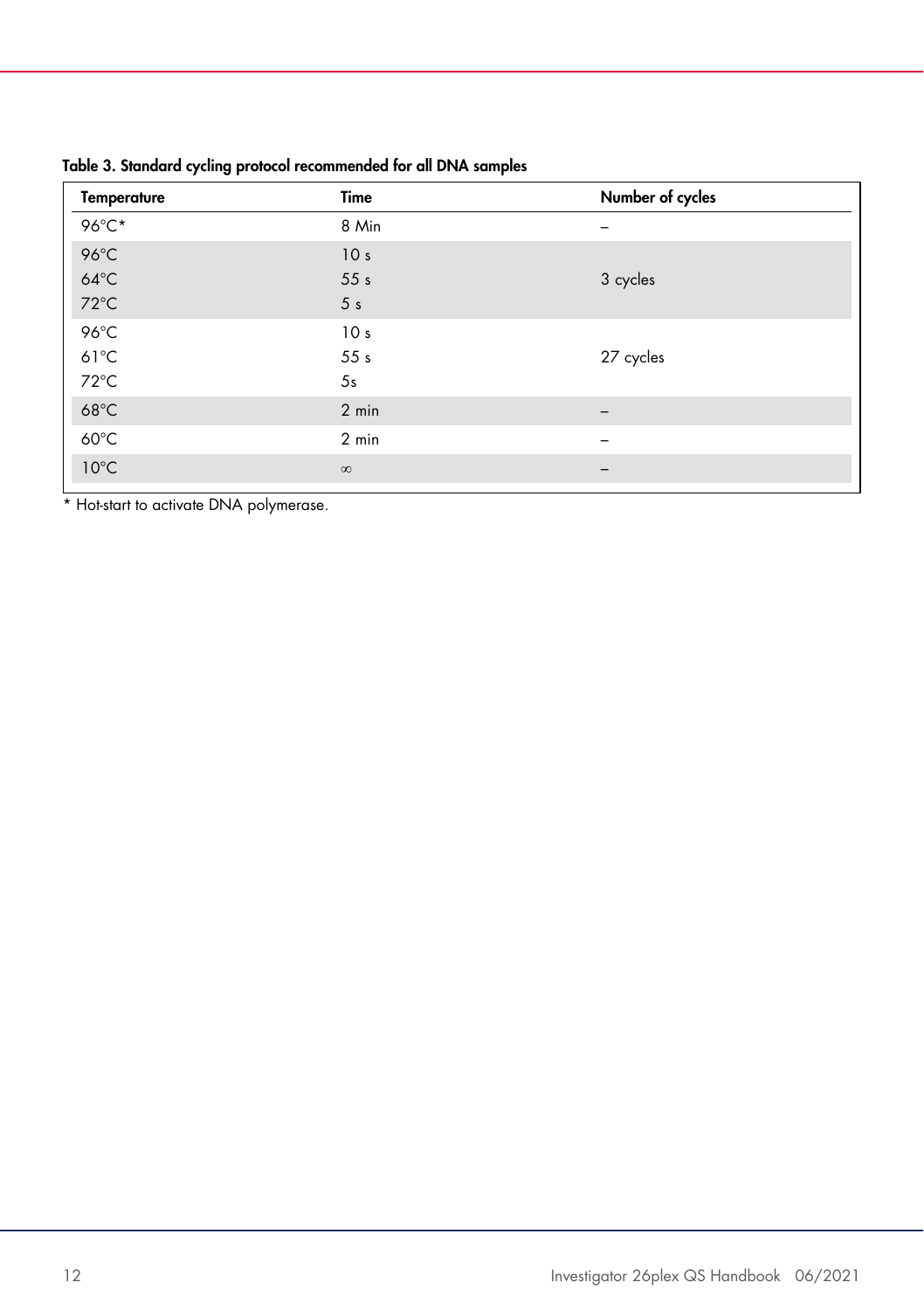# <span id="page-12-0"></span>Protocol: Electrophoresis Using the Applied Biosystems 3500/3500xL Genetic Analyzer

The Investigator 26plex QS Kit is intended for use on the 3500/3500xL Genetic Analyzer, which requires the following software:

3500 Data Collection Software

Note: The user must be logged on to the PC as local administrator or with equivalent access rights to allow data to be written to the appropriate files.

For detailed instructions on instrument setup, spectral calibration, or application of the Applied Biosystems 3500 Series Data Collection Software and the GeneMapper ID-X Software, refer to the Applied Biosystems 3500/3500xL Genetic Analyzers User Guide (tools.thermofisher.com/content/sfs/manuals/4401661.pdf).

The system with 8 capillaries is the Applied Biosystems 3500 Genetic Analyzer. The system with 24 capillaries is the Applied Biosystems 3500xL Genetic Analyzer.

The virtual filter set AnyDye is used for combined application of the 6 fluorescent labels 6-FAM, BTG, BTY, BTR2, BTP, and BTO. This matrix standard is BT6.

The materials required for electrophoresis are given in [Table 4.](#page-12-1)

| Material  | <b>Specifications</b>                                                                  |
|-----------|----------------------------------------------------------------------------------------|
| Capillary | 36 cm array for Applied Biosystems 3500/3500xL Genetic Analyzer                        |
| Polymer   | POP-4 <sup>®</sup> for Applied Biosystems 3500/3500xL Genetic Analyzer                 |
| Buffer    | Anode buffer container (ABC) 3500 series<br>Cathode buffer container (CBC) 3500 series |

<span id="page-12-1"></span>Table 4. Materials required for electrophoresis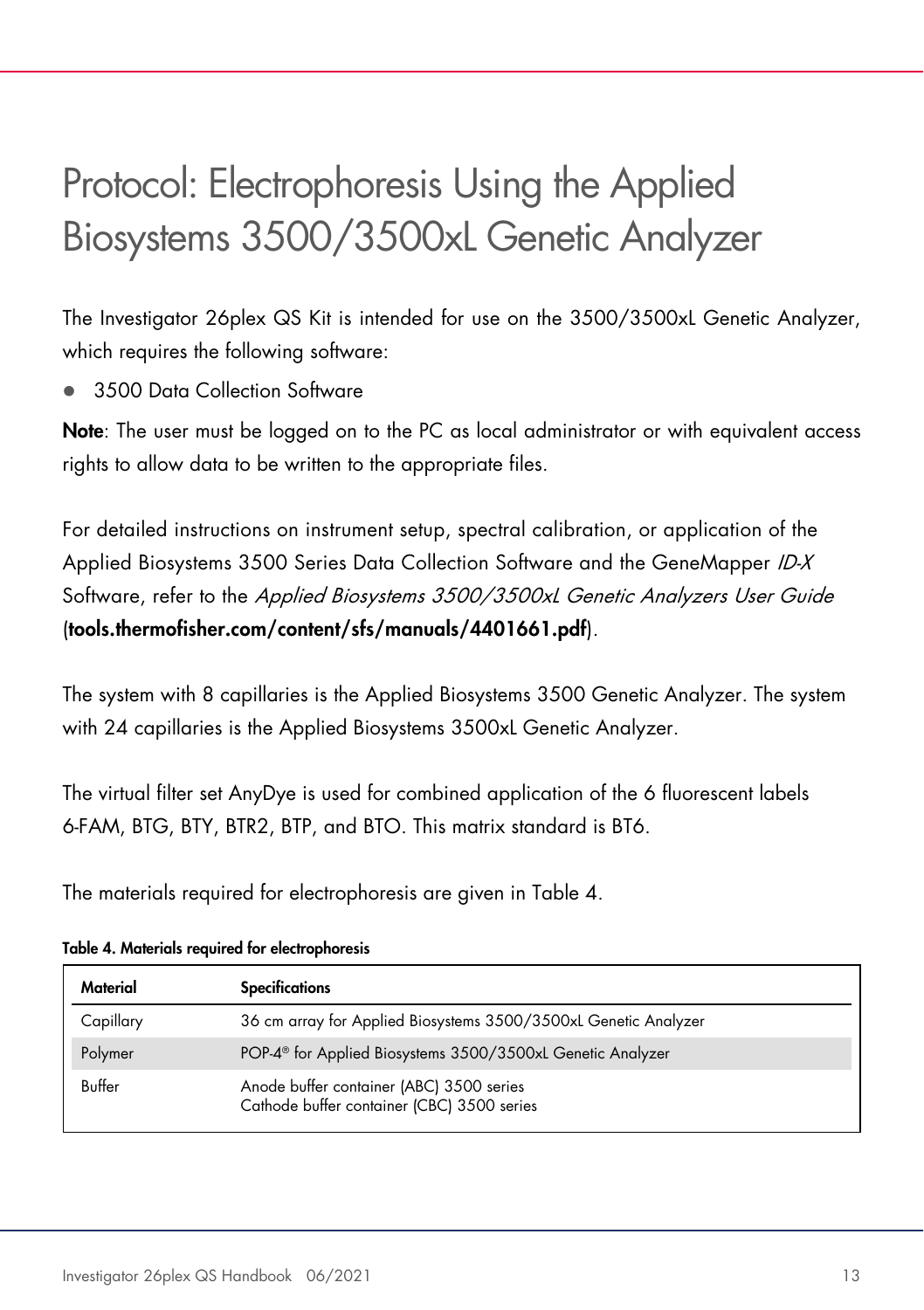### Spectral calibration/matrix generation

Before conducting DNA fragment size analysis, perform a spectral calibration with the 6 fluorescent labels 6-FAM, BTG, BTY, BTR2, BTP, and BTO for each analyzer [\(Table 5\)](#page-13-0). The calibration procedure creates a matrix that is used to correct the overlapping of the fluorescence emission spectra of the dyes.

Important: Spectral calibration must be performed for each new capillary array. It comprises the following steps:

- Preparation of the instrument
- Preparation of the standard calibration plate
- Plate assembly and loading into the instrument
- Software setup of dye set BT6
- Performing a spectral calibration run
- Checking the matrix

### Preparation of the instrument

Before the spectral calibration process, ensure that the spatial calibration has been performed. This process is described in detail in the Applied Biosystems 3500/3500xL Genetic Analyzers User Guide.

#### <span id="page-13-0"></span>Table 5. The 6 fluorescent labels of BT6

| Color      | Matrix standard  |
|------------|------------------|
| Blue (B)   | 6-FAM            |
| Green (G)  | <b>BTG</b>       |
| Yellow (Y) | <b>BTY</b>       |
| Red (R)    | BTR <sub>2</sub> |
| Purple (P) | <b>BTP</b>       |
| Orange (O) | <b>BTO</b>       |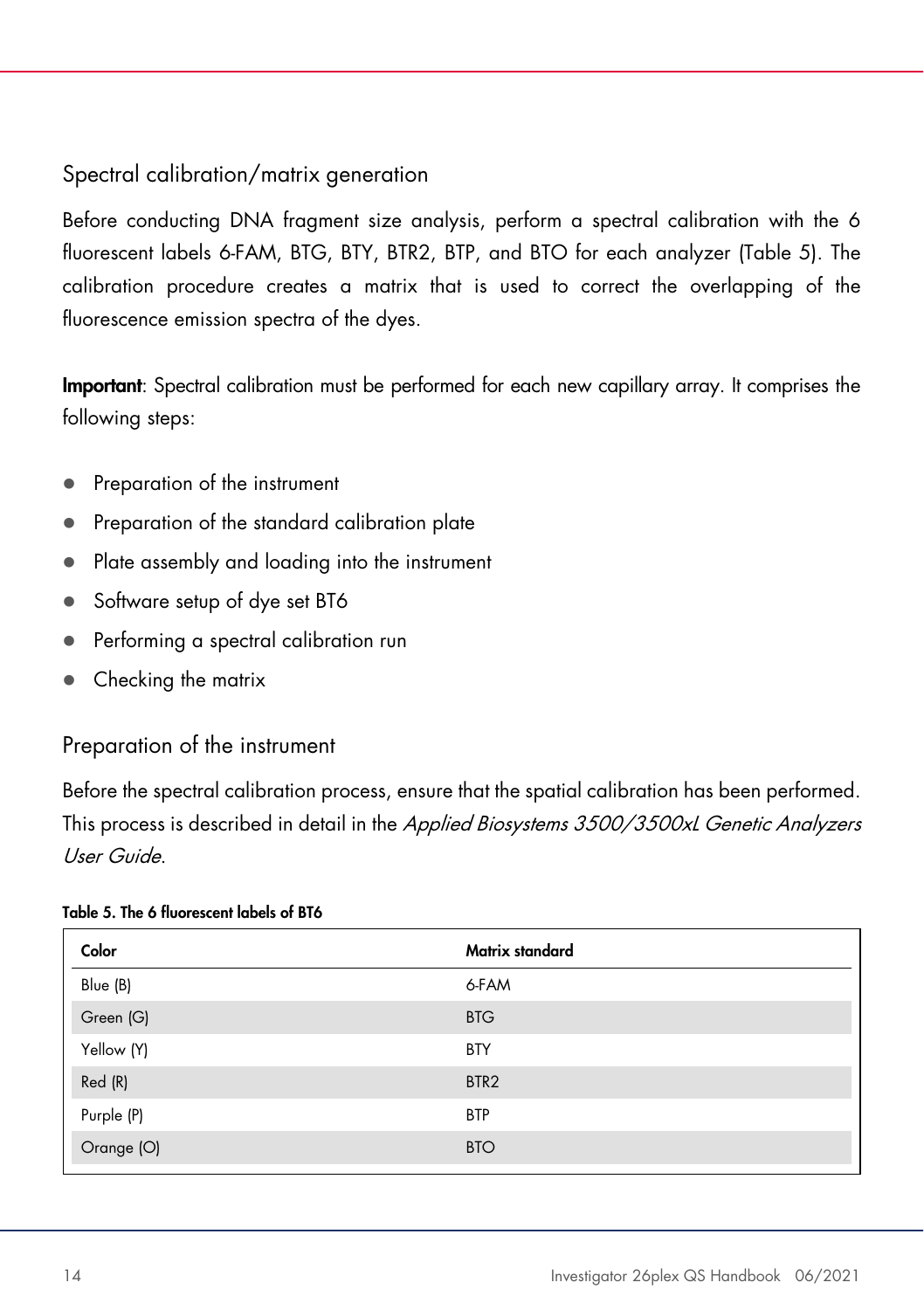# Preparation of the standard calibration plate for 8 capillaries (Applied Biosystems 3500 Genetic Analyzer)

- 1. Before opening the tubes, vortex and then centrifuge briefly to collect the contents at the bottom of the tubes.
- 2. Set up a mixture of formamide and Matrix Standard BT6 according to [Table 6.](#page-14-0)

<span id="page-14-0"></span>Table 6. Setup of formamide and Matrix Standard BT6 mixture for 8 capillaries

| Component                      | Volume   |
|--------------------------------|----------|
| Hi-Di Formamide                | 90 ul    |
| Matrix Standard BT6 multi cap. | $10 \mu$ |

- 3. Vortex and then centrifuge the mixture briefly.
- 4. Load 10 µl of the mixture into each of the 8 wells in a 96-well plate at positions A1–H1.
- 5. Denature for 3 min at 95°C.
- 6. Snap freeze by placing the plate on ice for 3 min.

A thermal cycler set to 4°C may be used to cool the plate instead.

Preparation of the standard calibration plate for 24 capillaries (Applied Biosystems 3500xL Genetic Analyzer)

- 7. Before opening the tubes, vortex and then centrifuge briefly to collect the contents at the bottom of the tubes.
- 8. Set up a mixture of formamide and Matrix Standard BT6 according to [Table 7.](#page-14-1)

#### <span id="page-14-1"></span>Table 7. Setup of formamide and Matrix Standard BT6 mixture for 24 capillaries

| Component                      | Volume  |
|--------------------------------|---------|
| Hi-Di Formamide                | $225$ µ |
| Matrix Standard BT6 multi cap. | $25$ pl |

9. Vortex and then centrifuge the mixture briefly.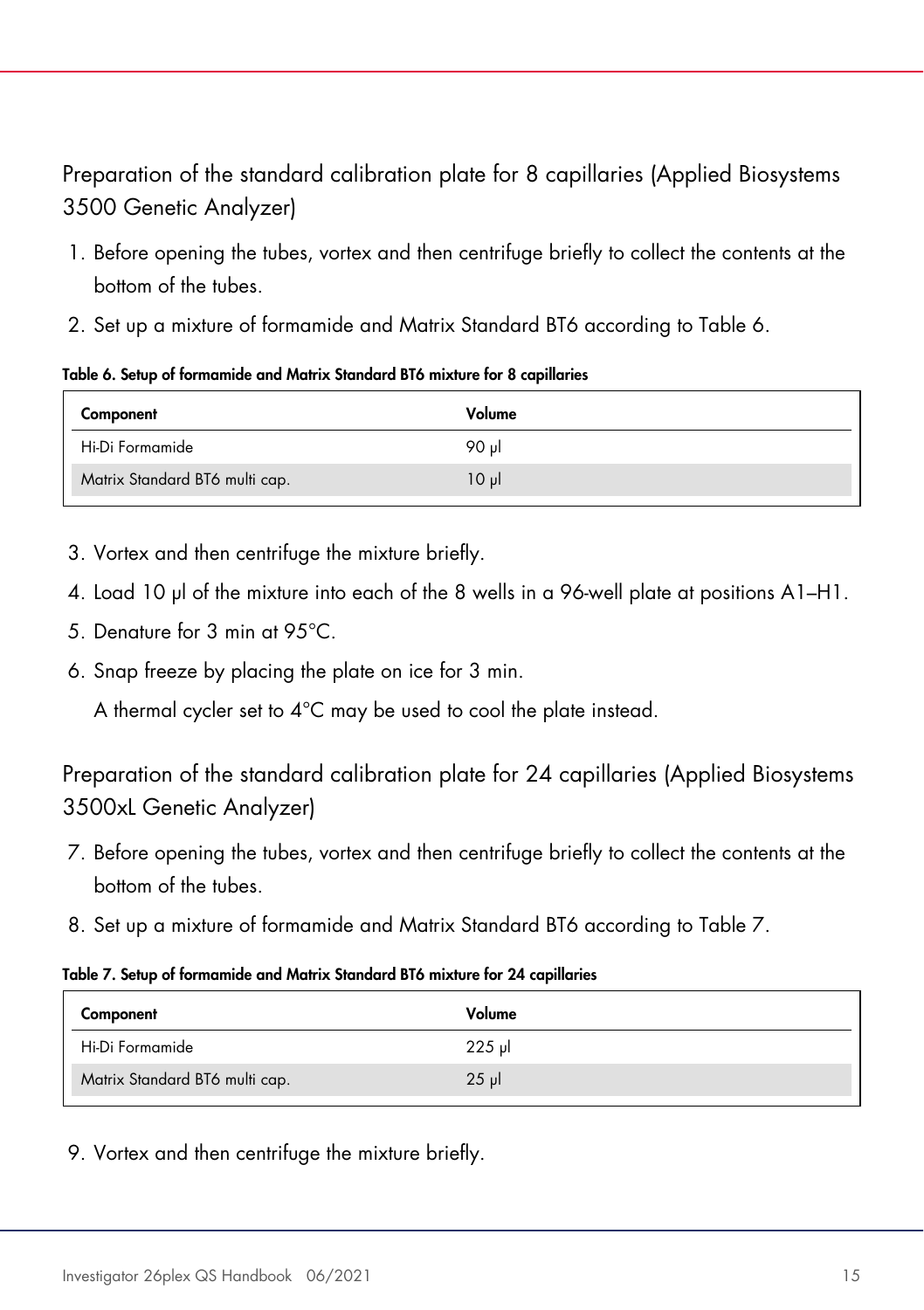- 10. Load 10 µl of the mixture into each of the 24 wells in a 96-well plate at positions A1–H1, A2–H2, and A3–H3.
- 11. Denature for 3 min at 95°C.
- 12. Snap freeze by placing the plate on ice for 3 min.

A thermal cycler set to 4°C may be used to cool the plate instead.

Plate assembly and loading the plate in the instrument

The necessary steps are described in detail in the Applied Biosystems 3500/3500xL Genetic Analyzers User Guide.

<span id="page-15-0"></span>Software setup of dye set BT6

Prior to the spectral calibration, a dye set for the Matrix Standard BT6 must be set up.

- 1. To create a new dye set, select "Library". Under "Analyze", go to "Dye Sets" and click "Create".
- 2. Input the "Dye Set Name", for example, "BT6".
- 3. Under "Chemistry" select "Matrix Standard", and in "Dye Set Template" select "AnyDye Template".
- 4. In "Calibration Peak Order", arrange the colors as follows: 6 (blue), 5 (orange), 4 (green), 3 (yellow), 2 (red), and 1 (purple).

Note: This is the correct instrument setting of the peak order, although the peak order of the Matrix Standard BT6 is different.

5. Alter the "Parameters" settings as follows: Matrix Condition Number Upper Limit: 13.5 Locate Start Point After Scan: 1000 Locate Start Point Before Scan: 5000 Limit Scans To: 2750 Sensitivity: 0.4 Minimum Quality Score: 0.95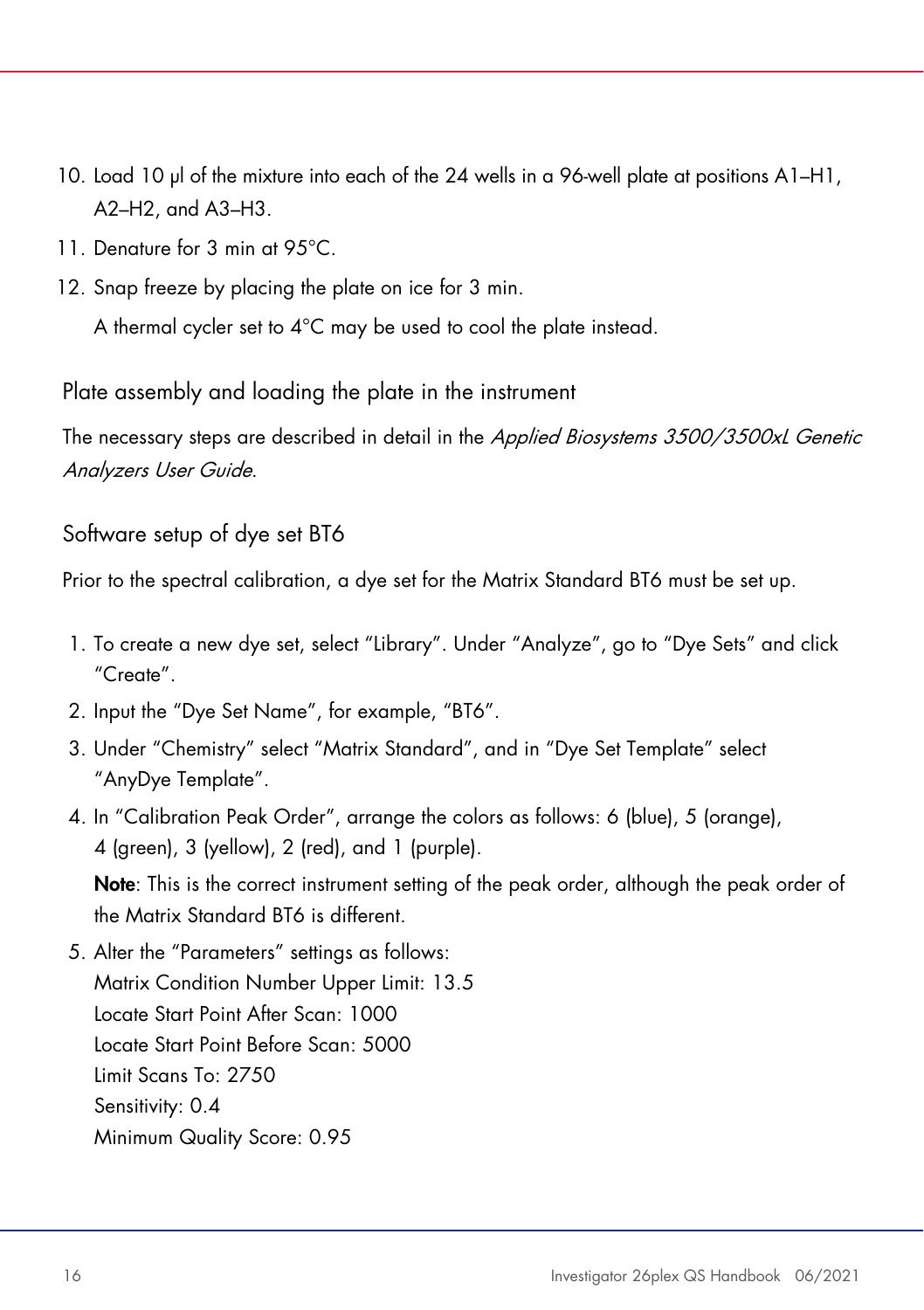6. Click "Save" to confirm the changes.

| Create New Dye Set                                                                                |                        |   |                    |                 |   |                       |   |                 |                         | $\mathbf{x}$ |
|---------------------------------------------------------------------------------------------------|------------------------|---|--------------------|-----------------|---|-----------------------|---|-----------------|-------------------------|--------------|
| Setup a Dye Set                                                                                   |                        |   |                    |                 |   |                       |   |                 |                         |              |
|                                                                                                   |                        |   |                    |                 |   |                       |   |                 |                         |              |
|                                                                                                   |                        |   |                    |                 |   |                       |   |                 |                         |              |
|                                                                                                   |                        |   |                    |                 |   |                       |   |                 |                         |              |
| * Dye Set Name BT6                                                                                |                        |   |                    |                 |   |                       |   |                 |                         |              |
| * Chemistry Matrix Standard                                                                       |                        | ▼ |                    |                 |   |                       |   |                 |                         |              |
| * Dye Set Template AnyDye Template                                                                |                        | ▼ |                    |                 |   |                       |   |                 |                         |              |
| Arrange Dyes                                                                                      |                        |   |                    |                 |   |                       |   |                 |                         |              |
| Dye Selection                                                                                     | ⊡                      | ☑ | ☑                  |                 | П |                       | ☑ |                 | $\overline{\mathbf{v}}$ |              |
| Reduced Selection                                                                                 | $\blacksquare$         | ☑ | ☑                  |                 | ⊡ |                       | ☑ |                 | ⊡                       |              |
| Calibration Peak Order   6                                                                        | $\frac{1}{\sqrt{2}}$ 4 |   | $\frac{1}{2}$ 3    | $\frac{4}{7}$ 2 |   | $\frac{2}{\sqrt{2}}1$ |   | $\frac{4}{3}$ 5 |                         | ≜            |
| ▼ Parameters                                                                                      |                        |   |                    |                 |   |                       |   |                 |                         |              |
| The parameters will be used for instruments configured with 36cm capillary array and polymer POP4 |                        |   |                    |                 |   |                       |   |                 |                         |              |
| Matrix Condition Number Upper Limit   13.5                                                        |                        |   |                    |                 |   |                       |   |                 |                         |              |
| Locate Start Point                                                                                | * After Scan 1000      |   | * Before Scan 5000 |                 |   |                       |   |                 |                         |              |
|                                                                                                   | * Limit Scans To 2750  |   |                    |                 |   |                       |   |                 |                         |              |
|                                                                                                   | Sensitivity 0.4        |   |                    |                 |   |                       |   |                 |                         |              |
| * Minimum Quality Score 0.95                                                                      |                        |   |                    |                 |   |                       |   |                 |                         |              |
| Notes                                                                                             |                        |   |                    |                 |   |                       |   |                 |                         |              |
|                                                                                                   |                        |   |                    |                 |   |                       |   |                 |                         | ۸            |
|                                                                                                   |                        |   |                    |                 |   |                       |   |                 |                         |              |
|                                                                                                   |                        |   |                    |                 |   |                       |   |                 |                         |              |
|                                                                                                   |                        |   |                    |                 |   |                       |   |                 |                         |              |
|                                                                                                   |                        |   |                    |                 |   |                       |   |                 |                         |              |
| Close                                                                                             |                        |   |                    |                 |   |                       |   |                 |                         | Save         |

Figure 1. Setup of dye set BT6.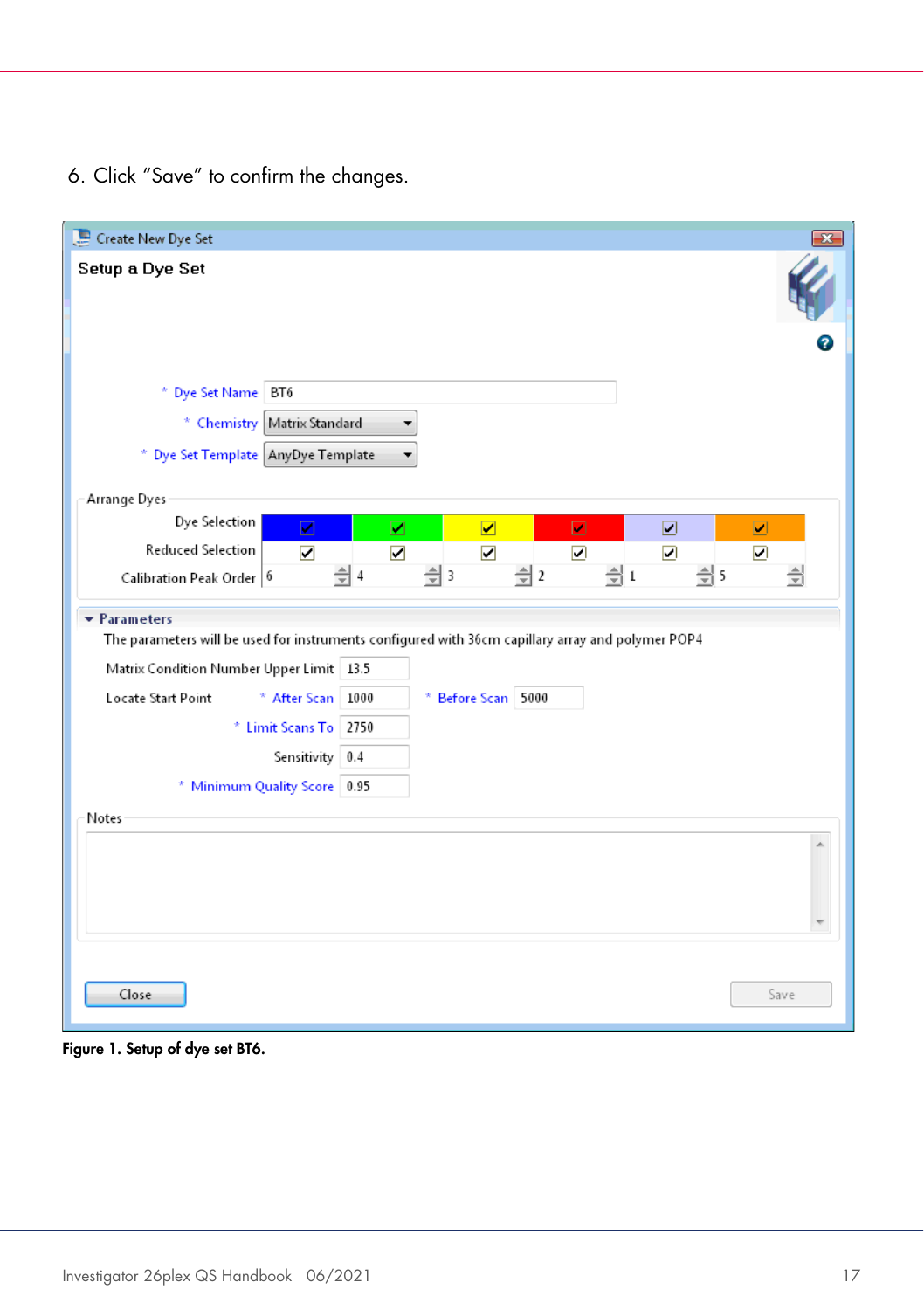### Performing a spectral calibration run

Once the multiwell plates containing the spectral calibration mixture are placed in the autosampler tray, the spectral calibration process can be started.

- 1. To access the Spectral Calibration screen, select "Maintenance" on the dashboard of the 3500 Series Data Collection Software.
- 2. To set up a calibration run, go to "Calibrate", followed by "Spectral" and select "Calibration Run".
- 3. The number of wells in the spectral calibration plate and the position in the instrument must be specified.
- 4. Under "Chemistry Standard" select "Matrix Standard", and as a "Dye Set" select the previously created BT6 (see ["Software setup of dye set BT6"](#page-15-0), page [16\)](#page-15-0).
- 5. Optional: Enable "Allow Borrowing".
- 6. Click "Start Run".

# Checking the matrix

Click a capillary in the table to display the results for each capillary below the run results table ("Capillary", "Quality value", and "Condition number").

- The quality value (Q value) of each capillary must be greater than 0.95 and the condition number range (C value) must be between 1 and 13.5.
- Check the matrix samples for a flat baseline. As shown in [Figure 2,](#page-18-0) there should be 6 peaks with peak heights of about 1000–6000 RFU for each matrix sample.

Note: The optimal range is 3000–5000 RFU.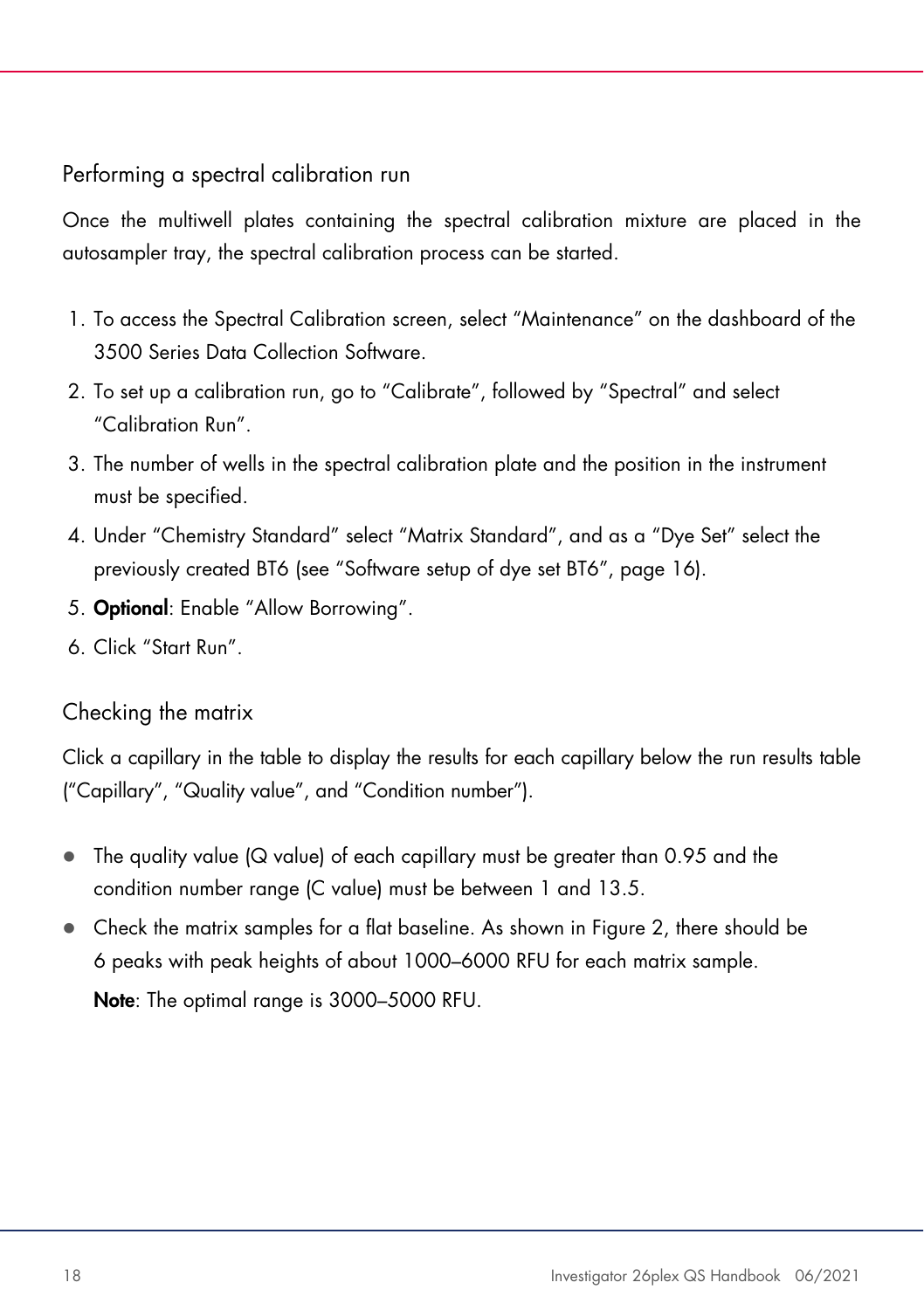

**Intensity vs Scan Number** 

<span id="page-18-0"></span>Figure 2. Electropherogram of spectral calibration of the Matrix Standard BT6 on an Applied Biosystems 3500 Genetic Analyzer.

When a spectral calibration is successfully completed, the "Overall" row displays green results [\(Figure 3\).](#page-18-1) If the "Overall" row displays red results, refer to the "Spectral calibration troubleshooting" section of the Applied Biosystems 3500/3500xL Genetic Analyzers User Guide.



<span id="page-18-1"></span>Figure 3. Example of successful spectral calibration of the Matrix Standard BT6 for all capillaries on an Applied Biosystems 3500 Genetic Analyzer.

For each capillary, select and display the spectral and raw data. Check that the data meet the following criteria:

- The order of the peaks in the spectral profile from left to right should read orange–red– yellow–green–blue–purple.
- No extraneous peaks should appear in the raw data profile.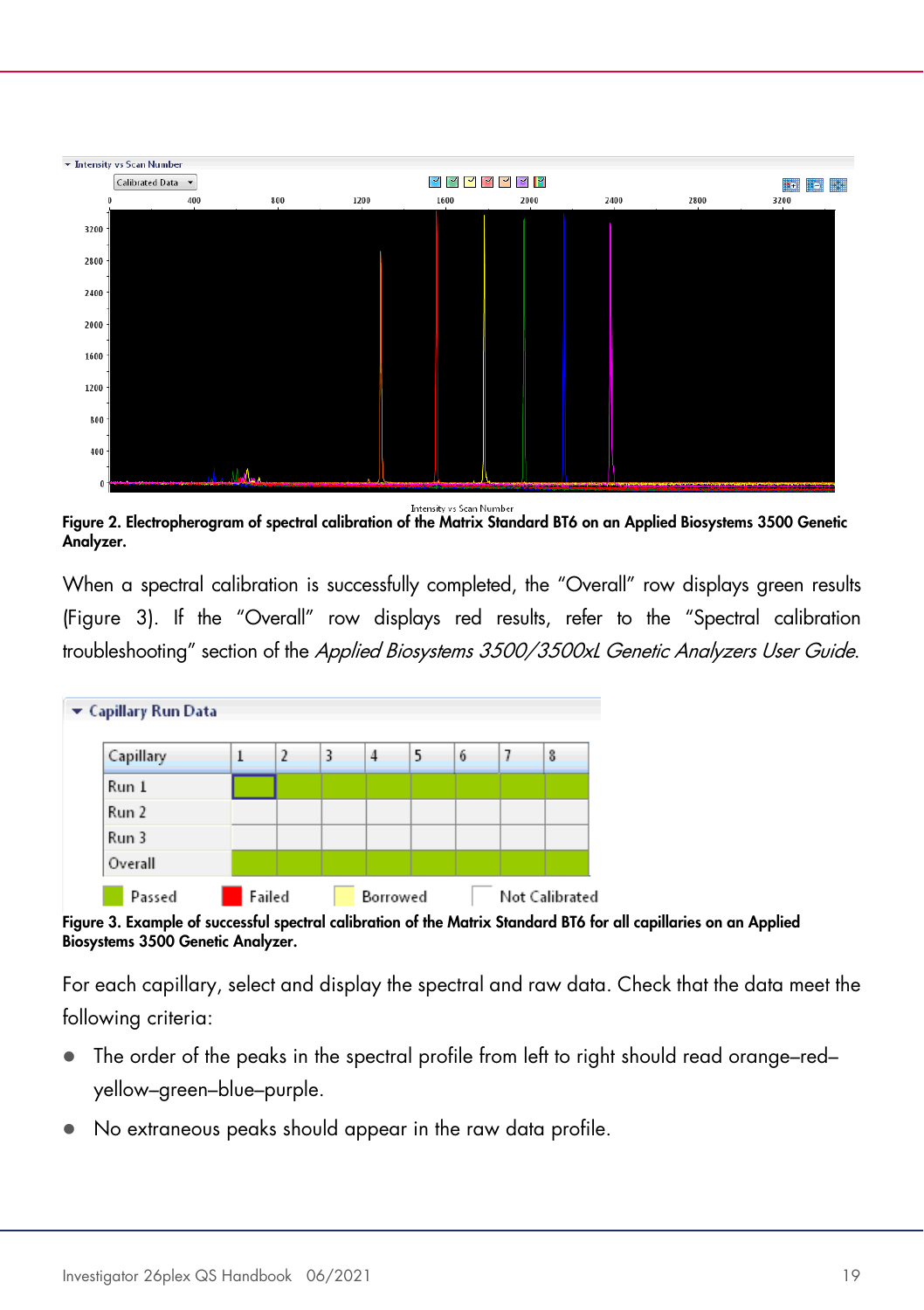Peak morphology in the spectral profile should show no gross overlaps, dips, or other irregularities. Separate and distinct peaks should be visible.

If the data for all capillaries meet the criteria above, click "Accept". If any capillary data do not meet the criteria above, click "Reject" and refer to the "Spectral calibration troubleshooting" section of the Applied Biosystems 3500/3500xL Genetic Analyzers User Guide.

### Sample preparation

- 1. Before opening the tubes, vortex and then centrifuge briefly to collect the contents at the bottom of the tubes.
- 2. Set up a mixture of formamide and DNA size standard according to [Table 8.](#page-19-0)
- 3. Vortex and then centrifuge the mixture briefly.
- 4. Aliquot 12 µl of the mixture to a tube for each sample you plan to analyze.
- 5. Add 1 µl PCR product or allelic ladder (diluted, if necessary).
- 6. Denature for 3 min at 95°C.
- 7. Snap freeze by placing the plate on ice for 3 min.
- 8. A thermal cycler set to 4°C may be used to cool the plate instead.
- 9. Load the samples on the tray.

#### <span id="page-19-0"></span>Table 8. Setup of formamide and DNA size standard mixture

| Component               | Volume per sample |
|-------------------------|-------------------|
| Hi-Di Formamide         | 12.0 ul           |
| DNA Size Standard (BTO) | $0.5$ pl          |

Note: Since injections take place simultaneously on all capillaries, a minimum of 1 entire column (8-sample protocol) or 3 entire columns (24-sample protocol) must be pipetted onto the plate of multicapillary analyzers. If fewer samples are analyzed, the empty positions must be filled with 12 µl Hi-Di Formamide.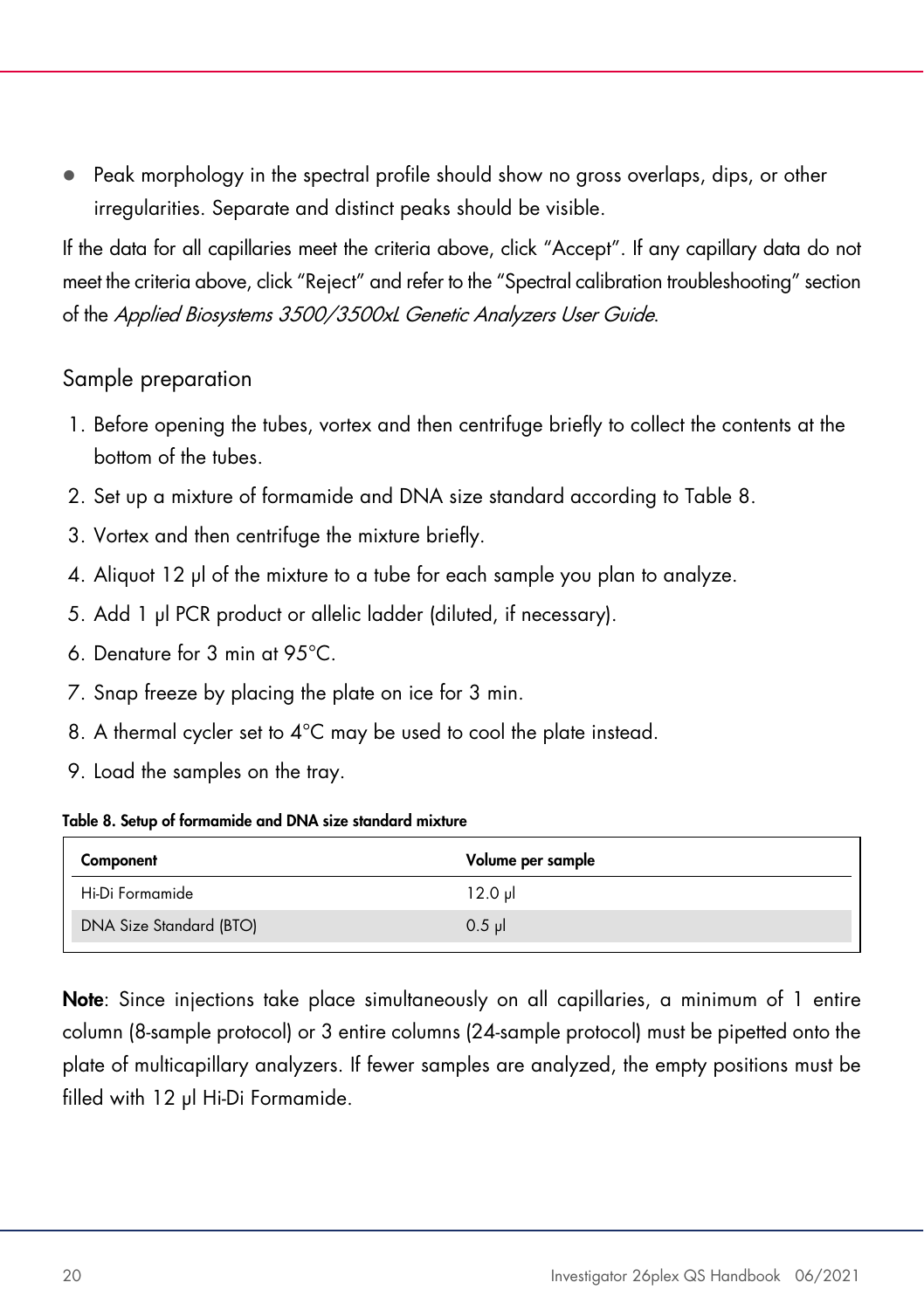To ensure a reliable allelic assignment on multicapillary analyzers, inject one allelic ladder for each set of 24 samples:

- 8-capillary instruments: One allelic ladder per 3 injections
- 24-capillary instruments: One allelic ladder per injection

Important: The actual room temperature may influence the performance of PCR products on multicapillary instruments, so shoulder peaks or split peaks can occur, especially at lower temperatures. Ensure that the ambient conditions are maintained as recommended by the instrument manufacturer. Also, ensure buffers are equilibrated to ambient conditions.

### <span id="page-20-0"></span>Setting up a run

If you are using the Investigator 26plex QS Kit for the first time on an Applied Biosystems 3500 Genetic Analyzer, you will first need to set up a number of protocols:

- Instrument protocol
- Size standard
- QC protocol
- Assay

All protocols can be set up via the Dashboard of the 3500 Series Data Collection Software.

#### Instrument protocol

1. To set up the instrument protocol, select "Library", and then under "Analyze" go to "Instrument Protocols" and click "Create".

Note: Modify the "Run Module" default settings from "HID36\_POP4" as shown in [Table 9.](#page-21-0)

- 2. The parameters from [Table 9](#page-21-0) must be entered or selected.
- 3. Click "Save" to confirm the changes.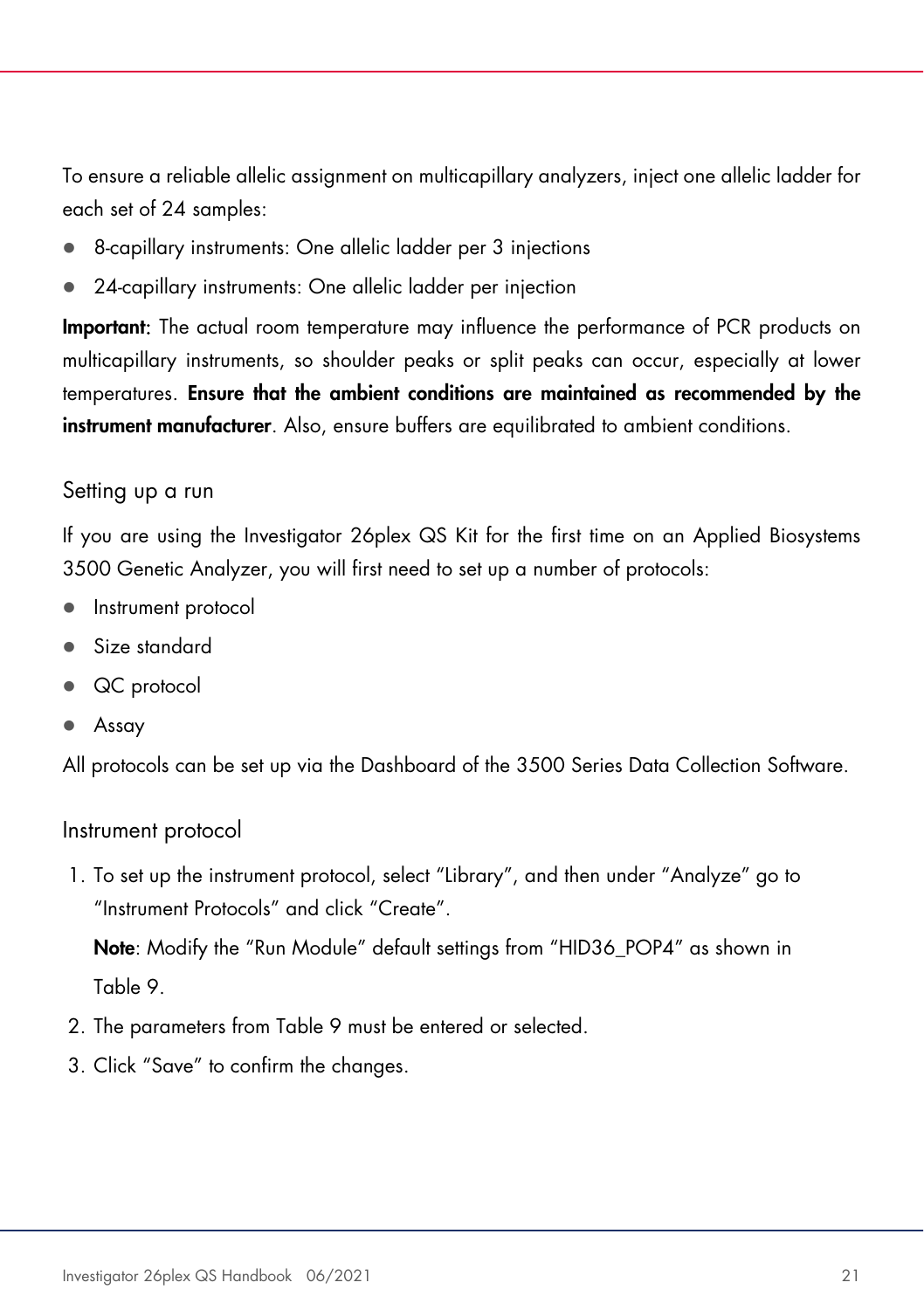| Parameter              | 3500 setting              | 3500xL setting            |  |  |
|------------------------|---------------------------|---------------------------|--|--|
| Application type       | <b>HID</b>                | <b>HID</b>                |  |  |
| Capillary length       | 36 cm                     | 36 cm                     |  |  |
| Polymer                | POP4                      | POP4                      |  |  |
| Dye set                | e.g., BT6                 | e.g., BT6                 |  |  |
| Run module             | HID36_POP4                | HID36_POP4                |  |  |
| Protocol name          | e.g., Investigator 26plex | e.g., Investigator 26plex |  |  |
| Oven temperature (°C)  | Default (60)              | Default (60)              |  |  |
| Run voltage (kV)       | 13.0                      | 13.0                      |  |  |
| PreRun voltage (kV)    | Default (15)              | Default (15)              |  |  |
| Injection voltage (kV) | 1.2                       | 1.6                       |  |  |
| Run time (s)           | 1550                      | 1550                      |  |  |
| PreRun time (s)        | Default (180)             | Default (180)             |  |  |
| Injection time (s)     | $30.0*$                   | $27.0*$                   |  |  |
| Data delay (s)         | Default (1)               | Default (1)               |  |  |
| Advanced options       | Default                   | Default                   |  |  |

<span id="page-21-0"></span>Table 9. Instrument protocol parameters for Applied Biosystems 3500/3500xL Genetic Analyzer

\* Deviating from the settings above, the injection time can be varied depending on the type of samples and PCR cycle number used. The injection times designate maximum injection times at the given voltages. If samples with very high signal intensities are recorded, a shorter injection time may be selected to reduce risk of pull-up peaks.

### Size standard

4. To set up the size standard, select "Library", and then under "Analyze" go to "Size" "Standards" and click "Create".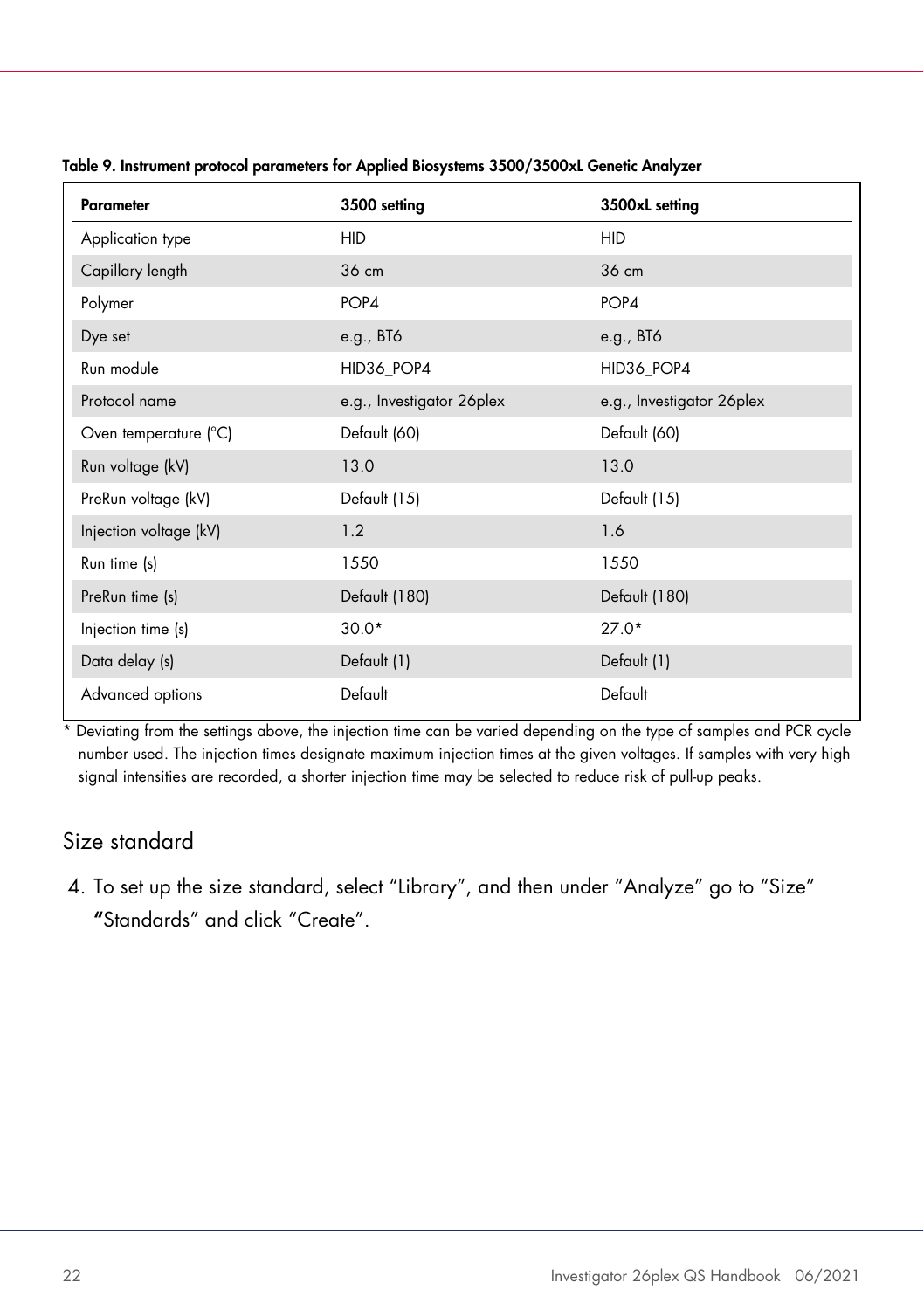5. The parameters in [Table 10](#page-22-0) must be entered or selected.

DNA Size Standard 24plex (BTO) or DNA Size Standard (BTO) 450 should be used with the following lengths of fragments:

- O **DNA Size Standard 24plex (BTO)**: 60, 80, 90, 100, 120, 140, 160, 180, 200, 220, 240, 250, 260, 280, 300, 320, 340, 360, 380, 400, 425, 450, 475, 500, 525, and 550 bp
- O **DNA Size Standard (BTO) 450**: 60, 80, 100, 140, 180, 200, 220, 260, 300, 340, 360, 400, and 450 bp

#### <span id="page-22-0"></span>Table 10. Size standard parameters

| Parameter     | Setting                                    |
|---------------|--------------------------------------------|
| Size standard | e.g., SST-BTO_60-500bp or SST-BTO_60-450bp |
| Dye color     | Orange                                     |

- 6. Alternatively, import the DNA size standard parameters using the recommended Investigator template files [\(Table 15\)](#page-27-2).
- 7. Click "Save" to confirm the changes.

### QC protocol

- 8. To set up the QC protocol, select "Library", and then under "Analyze" go to "QC Protocols" and click "Create".
- 9. The parameters in [Table 11](#page-22-1) must be entered or selected.

#### <span id="page-22-1"></span>Table 11. QC protocol parameters

| Parameter     | Setting                               |
|---------------|---------------------------------------|
| Protocol name | e.g., BTO_550, or BTO_450             |
| Size standard | SST-BTO_60-500bp, or SST-BTO_60-450bp |
| Sizecaller    | SizeCaller v1.1.0                     |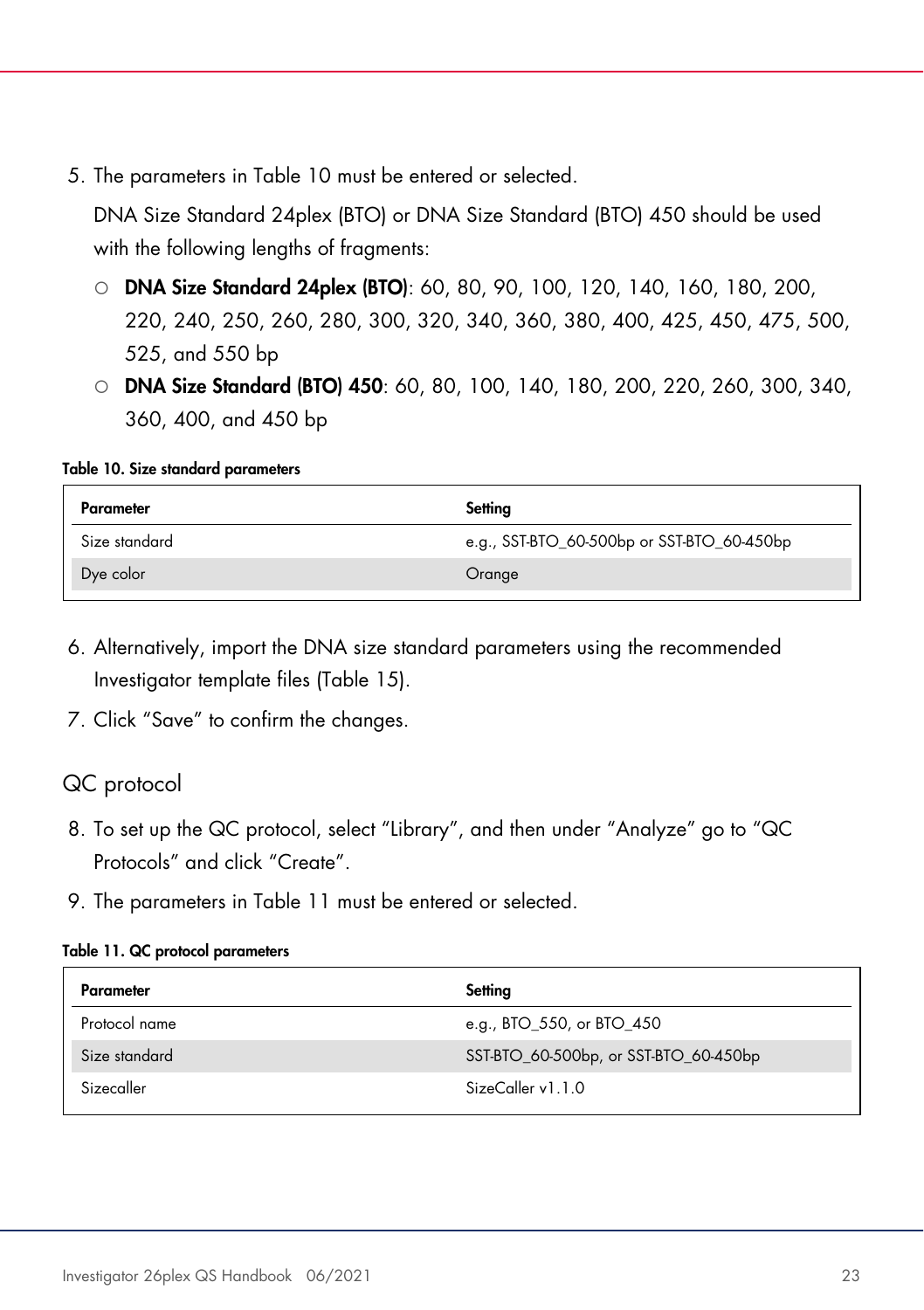10. Go to "Analysis Settings", followed by "Peak Amplitude Threshold", and ensure that all colors are enabled.

Check the recommended analysis settings in [Table 14.](#page-25-0) All other settings should remain as "Default".

11. Click "Save" to confirm the changes.

### Assay

- 12. To set up an assay, go to "Library", and then under "Manage" go to "Assays" and click "Create".
- 13. To analyze Investigator 26plex fragments, select the parameters in [Table 12.](#page-23-0)
- 14. Click "Save" to confirm the changes.

#### <span id="page-23-0"></span>Table 12. Assay parameters

| Parameter           | Setting                    |
|---------------------|----------------------------|
| Assay name          | e.g., Investigator 26 plex |
| Color               | Default                    |
| Application type    | <b>HID</b>                 |
| Instrument protocol | e.g., Investigator 26 plex |
| QC protocols        | e.g., BTO_550, or BTO_450  |

### Starting the run

- 1. In the dashboard, click "Create New Plate".
- 2. Go to "Setup", followed by "Define Plate Properties", and select "Plate Details". Select or enter the parameters in [Table 13.](#page-24-0)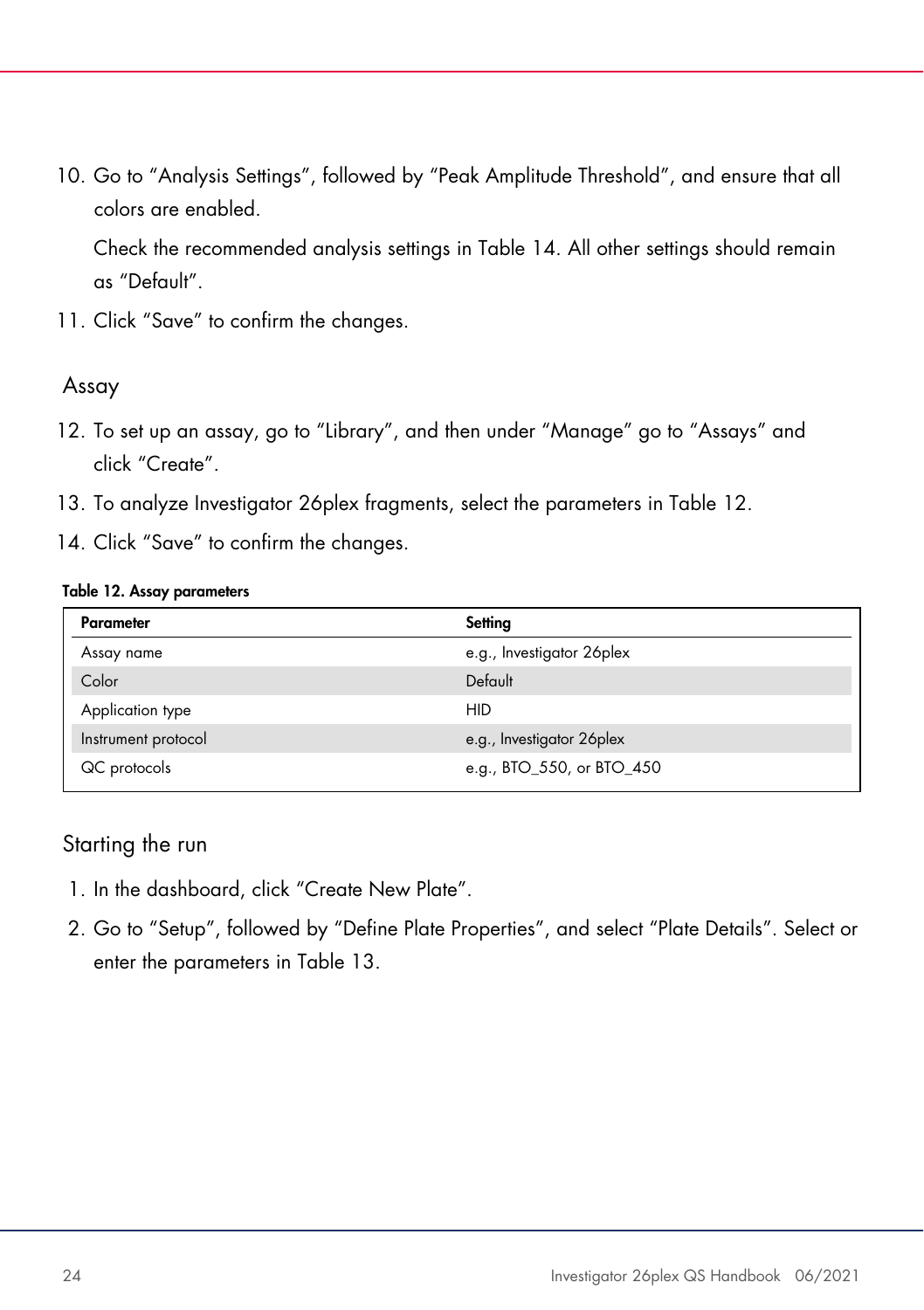<span id="page-24-0"></span>Table 13. Plate properties

| Property         | Setting                   |
|------------------|---------------------------|
| Name             | e.g., Investigator 26plex |
| Number of wells  | 96                        |
| Plate type       | <b>HID</b>                |
| Capillary length | 36 cm                     |
| Polymer          | POP <sub>4</sub>          |

- 3. Click "Assign Plate Contents" to implement the changes.
- 4. Enter the designated sample name in each well containing a sample or allelic ladder. This will identify the well positions of each sample for the data collection and processing.
- 5. Under "Assay", choose the correct assay for the analysis. If you followed the steps under ["Setting up a run"](#page-20-0), click "Add from Library" and select "Investigator 26plex" from "as Instrument Protocol". All named wells on the plate must have an assigned assay.
- 6. Repeat for "File name conventions" and "Results group".
- 7. Select the wells for which to specify an assay. Tick the boxes that are next to "the name of the Assay", "File name conventions", and "Results group" to assign those to the selected wells.
- 8. If not already done, load the assembled plate to the instrument and close the instrument door to reinitialize the instrument. Click "Link Plate for Run". In the next screen, enter the desired run name and click "Start Run".

### Analysis parameters/analysis method

[Table 14](#page-25-0) lists the recommended analysis parameters in the worksheet Peak Detector.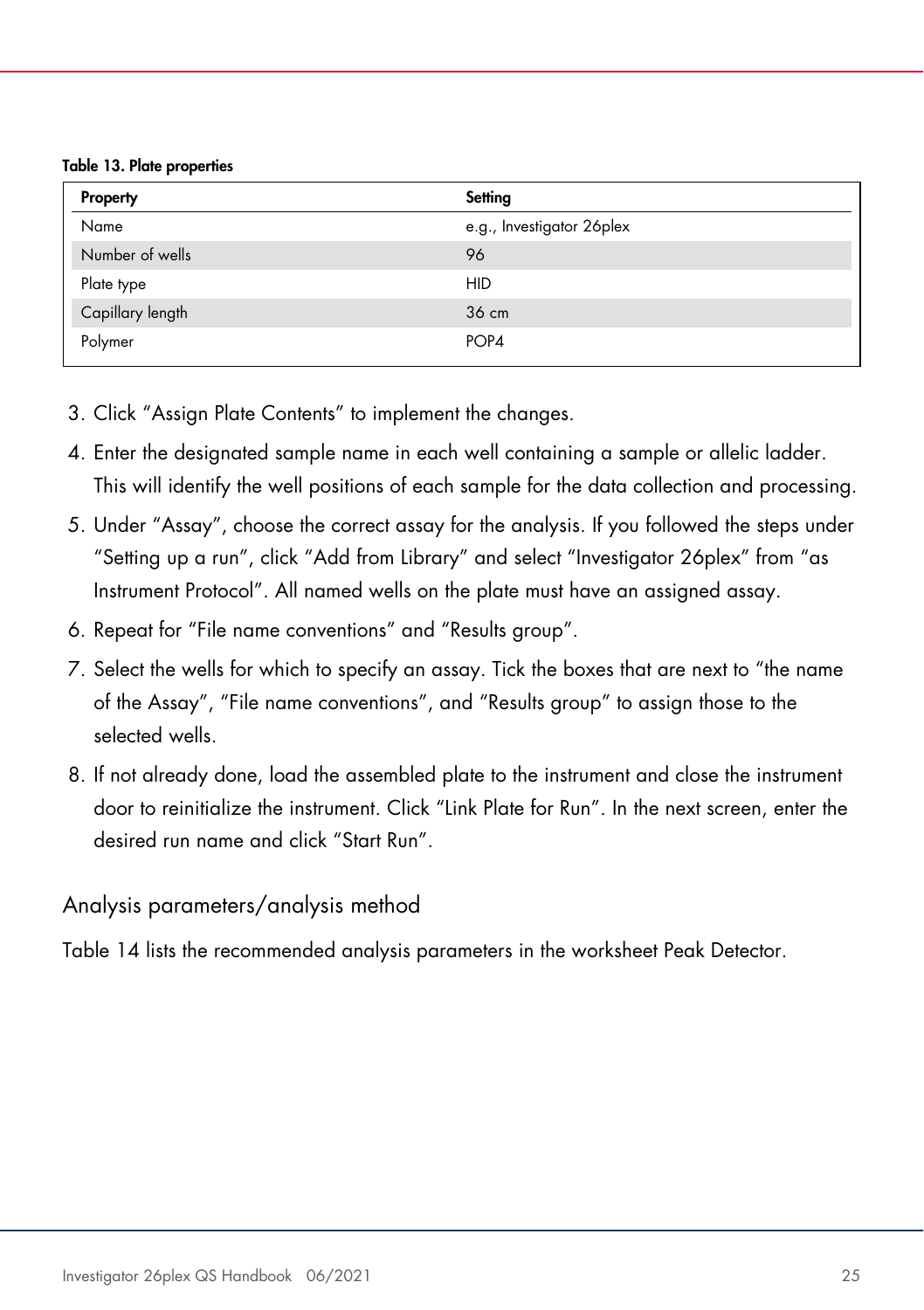| <b>Parameter</b>         | Settings                                                                                                                                                                                          |
|--------------------------|---------------------------------------------------------------------------------------------------------------------------------------------------------------------------------------------------|
| Peak detection algorithm | Advanced                                                                                                                                                                                          |
| Ranges                   | Analysis: Partial Range<br>Start Point: 1000; Stop Point: 20,000<br>Sizing: All Sizes                                                                                                             |
| Smoothing and baselining | Smoothing: Light<br>Baseline Window: 51 pts                                                                                                                                                       |
| Size calling method      | Local Southern Method                                                                                                                                                                             |
| Peak detection           | Peak Amplitude Thresholds<br>$B:^*$ Y:*<br>G: K R: K<br>$P: K \cap C: K$<br>Min. Peak Half Width: 2 pts<br>Polynomial Degree: 3<br>Peak Window Size: 11 pts <sup>t</sup><br>Slope Thresholds: 0.0 |

<span id="page-25-0"></span>Table 14. Recommended settings for the Applied Biosystems 3500/3500xL Genetic Analyzer

\* The peak amplitude threshold (cutoff value) corresponds to the minimum peak height that will be detected by the GeneMapper ID-X Software. The thresholds are usually 50–200 RFU and should be determined individually by the laboratory.

Recommendation: The minimal peak height should be 3 times higher than the background noise of the baseline.

† Only the setting for Peak Window Size is different from the Applied Biosystems defaults for HID analysis.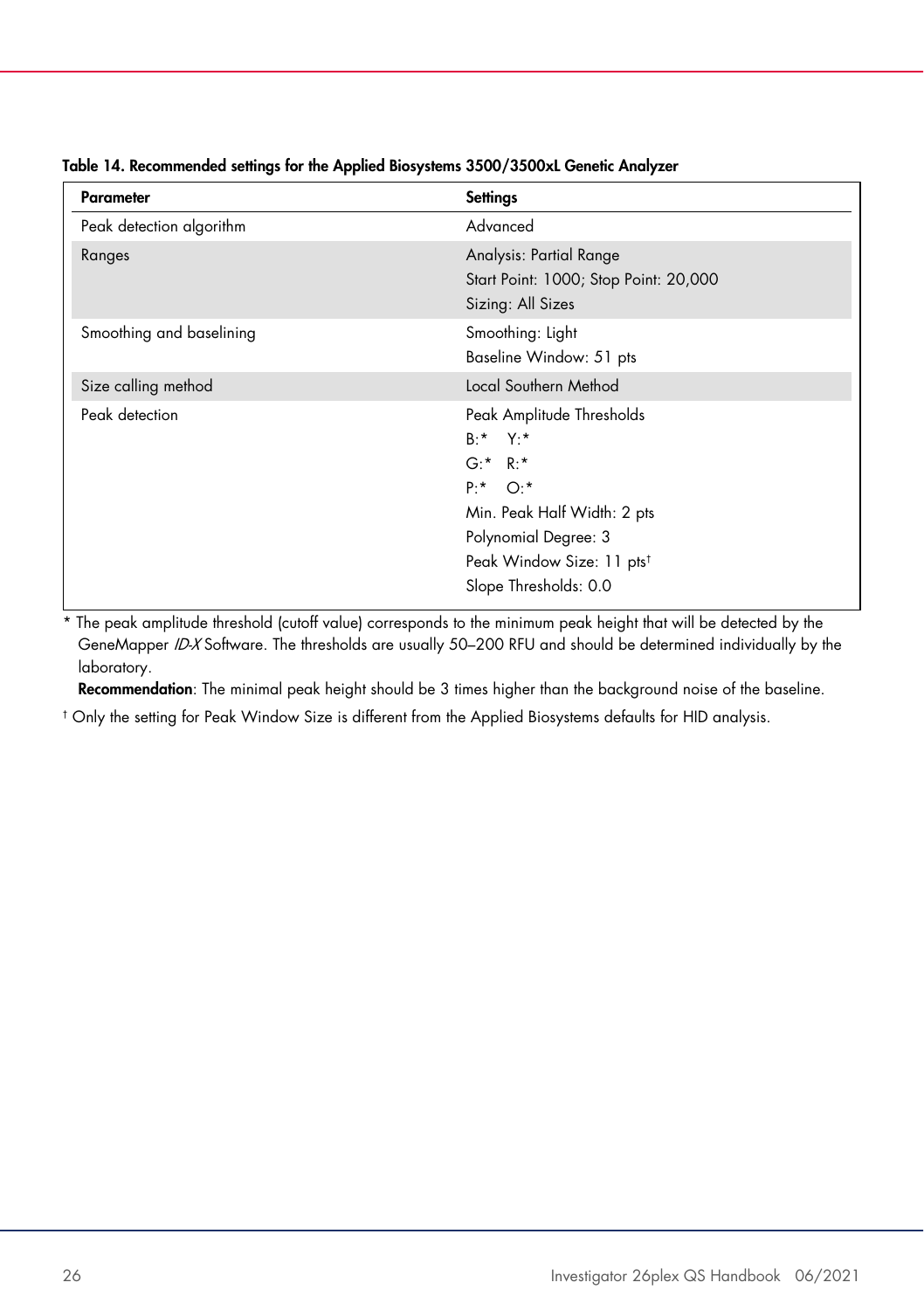# <span id="page-26-0"></span>Protocol: Analysis

For general instructions on automatic sample analysis, refer to the appropriate user guides for the GeneMapper ID-X Software.

Finding the exact lengths of the amplified products depends on the device type, the conditions of electrophoresis, and the DNA size standard used. Due to the complexity of some loci, size determination should be based on evenly distributed references. DNA Size Standard 24plex (BTO) or DNA Size Standard (BTO) 450 should be used with the following fragment lengths:

DNA Size Standard 24plex (BTO): 60, 80, 90, 100, 120, 140, 160, 180, 200, 220, 240, 250, 260, 280, 300, 320, 340, 360, 380, 400, 425, 450, 475, 500, 525, and 550 bp



Figure 4a. Electropherogram of the DNA Size Standard 24plex (BTO). Fragments lengths in bp.

DNA Size Standard (BTO) 450: 60, 80, 100, 140, 180, 200, 220, 260, 300, 340, 360, 400, and 450 bp



Figure 4b. Electropherogram of the DNA Size Standard (BTO) 450. Fragments lengths in bp.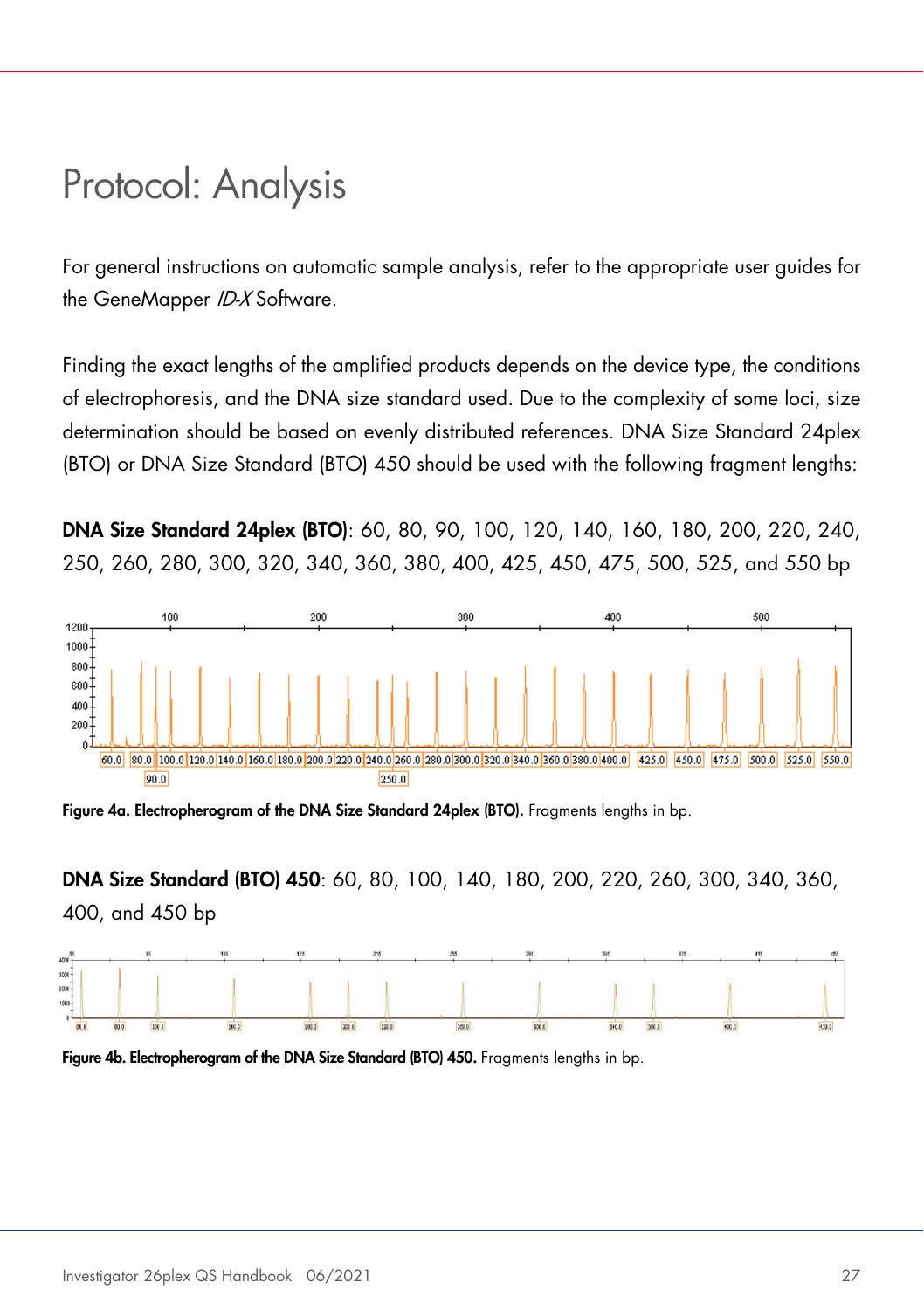# <span id="page-27-0"></span>Analysis Software

Allele allocation should be carried out using suitable analysis software (e.g., GeneMapper ID-X Software) in combination with the Investigator template files, which are available for download from www.qiagen.com.

| File type       | File name                                           |
|-----------------|-----------------------------------------------------|
| Panels*         | 26plex_Panels                                       |
| BinSets*        | 26plex_Bins                                         |
| Stutter         | 26plex_Stutter                                      |
| Size standard   | SST-BTO_60-500bp, or SST-BTO_60-450bp               |
| Analysis method | Analysis_HID_3500_50rfu<br>Analysis_HID_3500_200rfu |
| Plot settings   | Plots_6dyes                                         |

<span id="page-27-2"></span>Table 15. Recommended Investigator template files for GeneMapper ID-X

\* Panels and bin sets must always be used; other template files are optional.

# <span id="page-27-1"></span>Controls

The alleles listed in [Table 16](#page-28-0) represent the Control DNA 9948 (included in the Investigator 26plex QS Kit).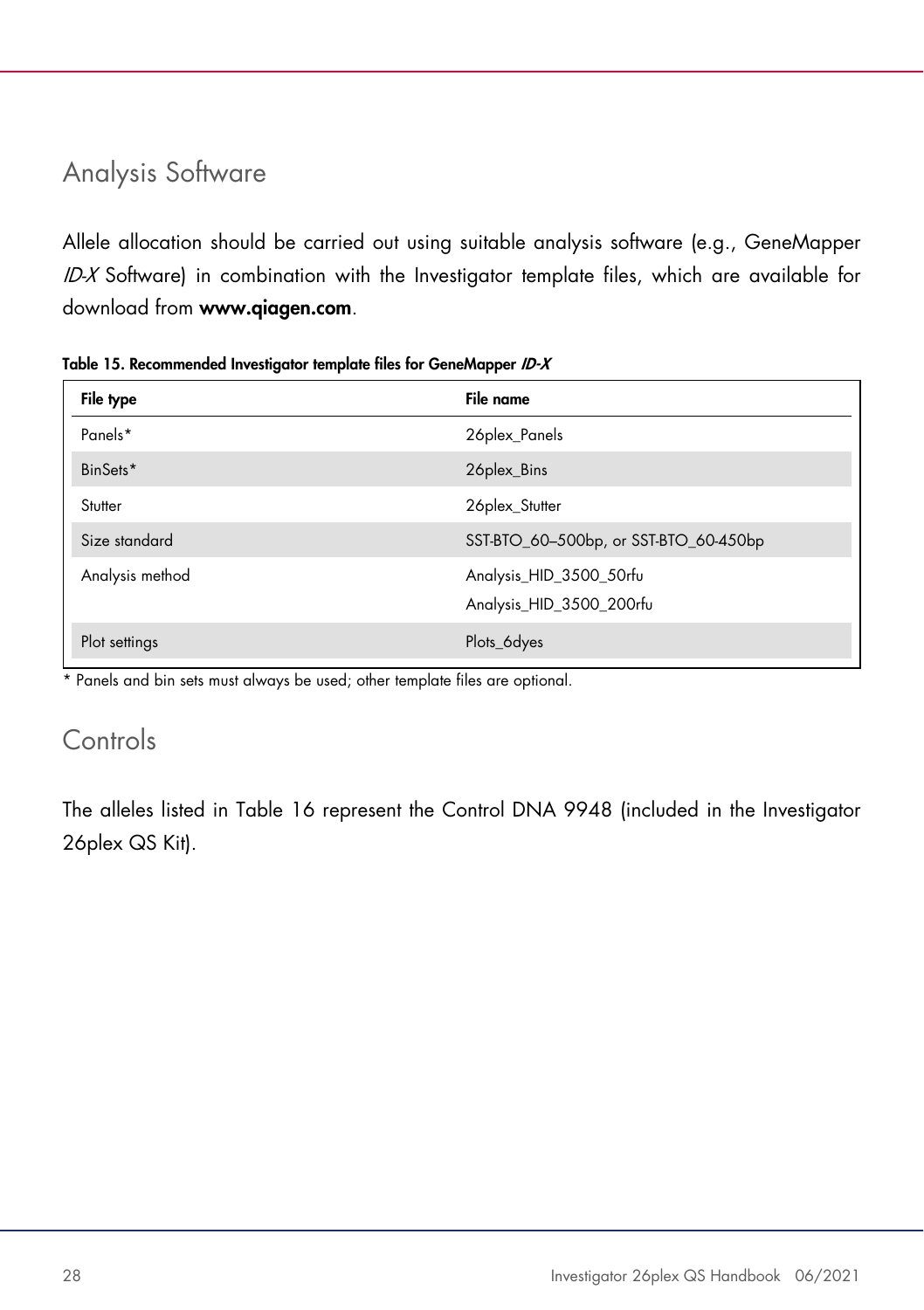| Locus            | <b>CCR 9948</b> |
|------------------|-----------------|
| Amelogenin       | X/Y             |
| DYS391           | 10/10           |
| D1S1656          | 14/17           |
| D2S441           | 11/12           |
| D2S1338          | 23/23           |
| D3S1358          | 15/17           |
| D5S818           | 11/13           |
| D6S1043          | 12/12           |
| D7S820           | 11/11           |
| D8S1179          | 12/13           |
| D10S1248         | 12/15           |
| D12S391          | 18/24           |
| D13S317          | 11/11           |
| D16S539          | 11/11           |
| D18S51           | 15/18           |
| D19S433          | 13/14           |
| D21S11           | 29/30           |
| D22S1045         | 16/18           |
| CSF1PO           | 10/11           |
| <b>FGA</b>       | 24/26           |
| Penta D          | 8/12            |
| Penta E          | 11/11           |
| THO <sub>1</sub> | 6/9.3           |
| <b>TPOX</b>      | 8/9             |
| vWA              | 17/17           |

<span id="page-28-0"></span>Table 16. Allele assignment of the Investigator 26plex QS Kit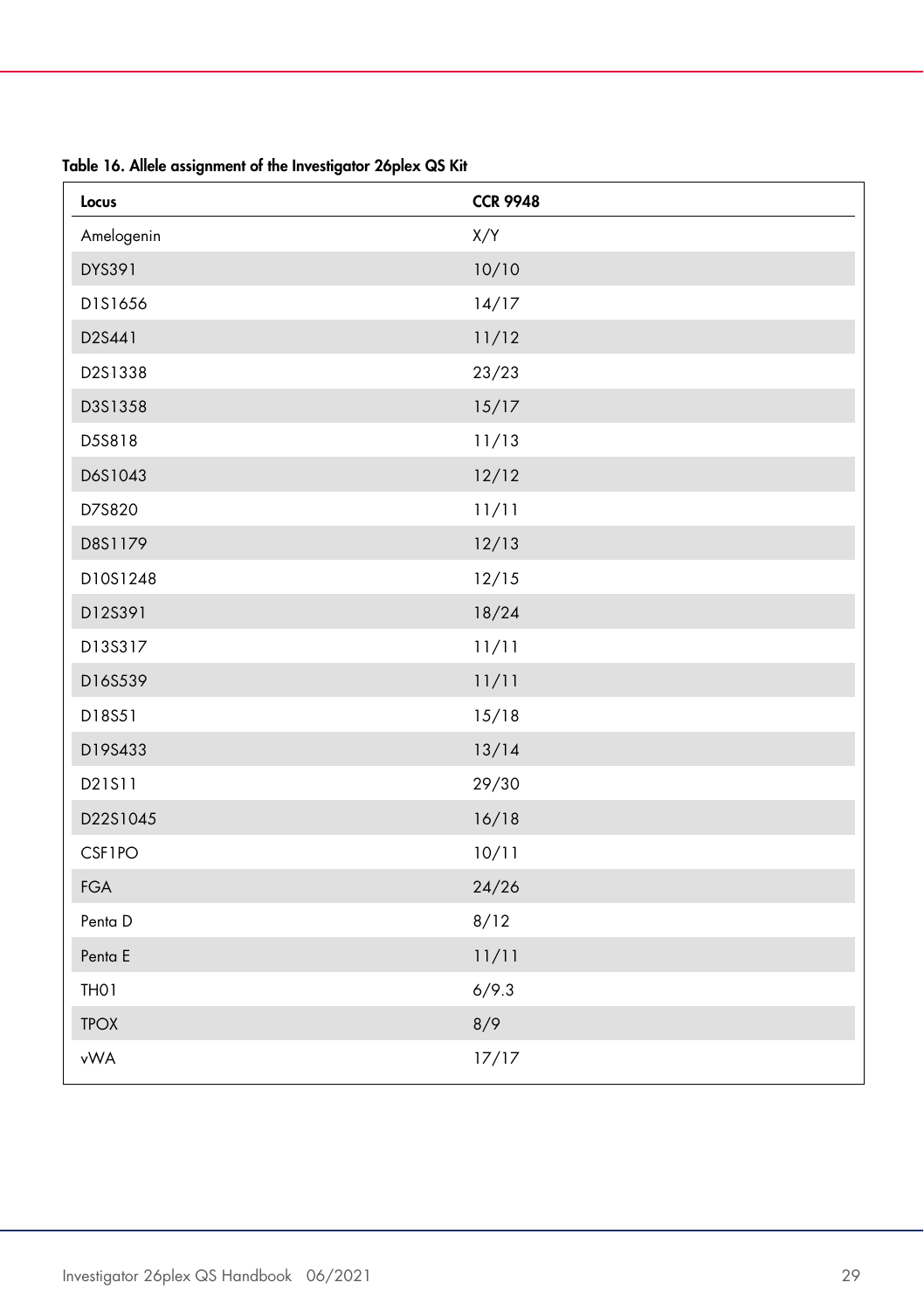# <span id="page-29-0"></span>Quality Sensor

The Investigator 26plex QS Kit contains 2 internal PCR controls (quality sensors QS1 and QS2), which provide helpful information about the PCR amplification efficiency in general and about the presence of PCR inhibitors. The internal quality sensors are enclosed in the primer mix and are amplified simultaneously with the polymorphic STR markers. The quality sensors are labeled with BTP and appear at fragment sizes of 74 bp (QS1) and 435 bp (QS2).

To address the issue of sequence similarity and the possibility of nonspecific binding, a synthetic internal control DNA template was designed using a random algorithm. The template sequence differs from all known DNA sequences, and in particular bears no similarity to human DNA. The chance of nonspecific binding in the context of a multiplex PCR amplification reaction is therefore very low.

In general, the successful amplification of the small quality sensor (QS1) indicates that the PCR was set up and conducted correctly, regardless of whether DNA was present or absent in the sample. If no quality sensor is detected in the analysis of the amplification products, this means that either the pipetting during PCR setup or the PCR itself was performed incorrectly. The user could repeat the experiment for improved results.

Sensitivity experiments have revealed that the internal controls have no effect on the performance of the PCR. The amplification of low DNA template amounts showed similar results for primer mixes with or without the quality sensors.

In addition, the analysis of the 2 internal control fragments, QS1 and QS2, and of the STR target amplification products allows for the differential identification of the presence of inhibitors or the presence of DNA degradation in an amplification reaction.

In the case of sample degradation, the amplification of smaller target fragments is more efficient than the amplification of larger target fragments. However, degradation of the target template does not hamper amplification of the internal control fragments from the internal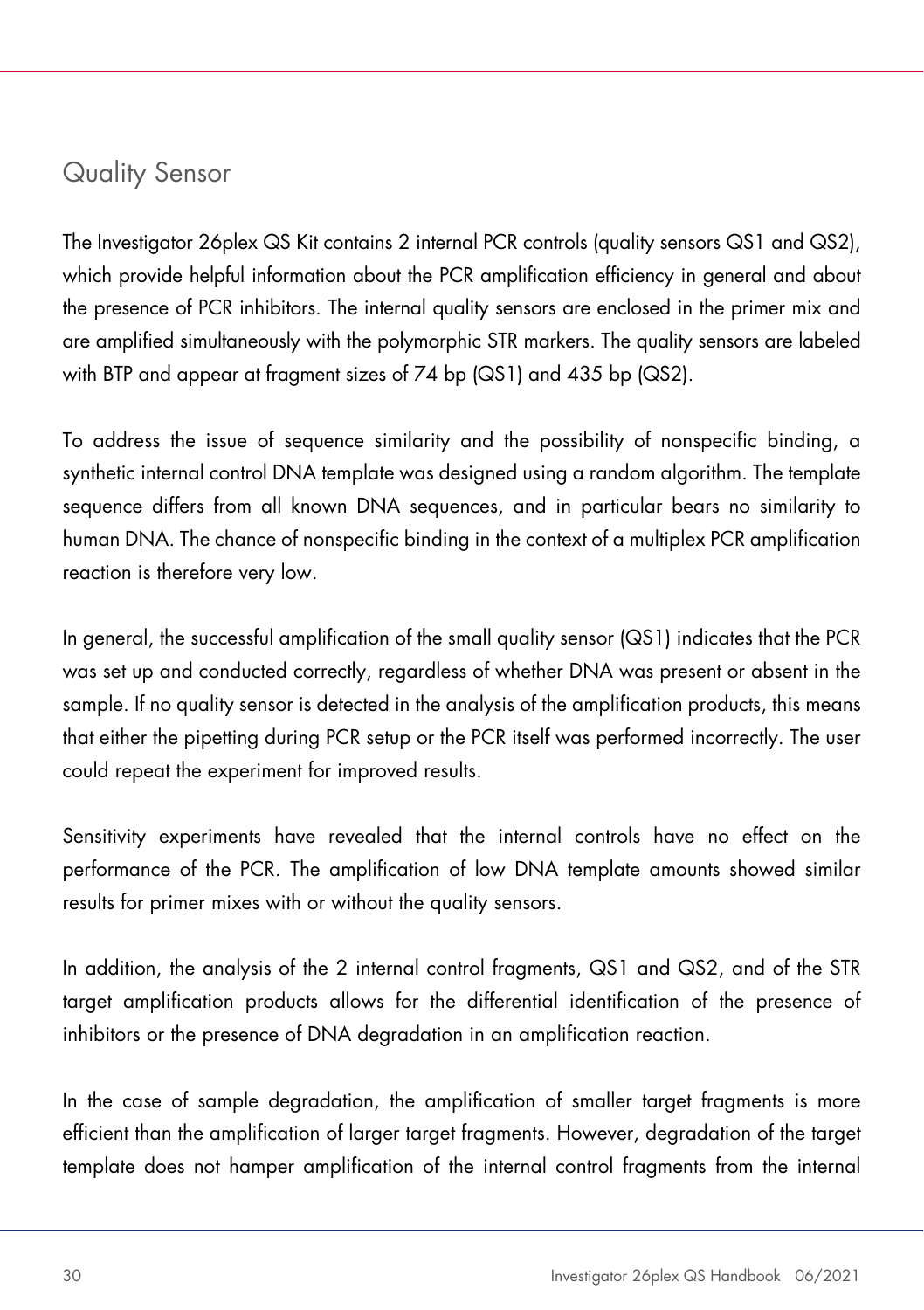control template. Thus, an equal ratio of QS1 and QS2, together with a ratio in favor of small STR target products, suggests the presence of sample degradation.

If inhibitors such as hematin and humic acid are present in the sample, amplification is less efficient and larger DNA fragments are amplified less than smaller ones. If the analysis of the amplification products indicates an inefficient amplification of the larger STR target sequences and the larger quality sensor (QS2) fragment, but the smaller quality sensor (QS1) is amplified successfully, the sample is likely to have been contaminated with inhibitors. This means that a shift of the ratio in favor of the small quality sensor (QS1) suggests the presence of inhibitors.

Analysis of the presence of the two quality sensors allows the user to differentially identify the presence of PCR inhibitors or the occurrence of degradation in the forensic sample. This gives the user helpful information for data interpretation and planning the next steps. [Table 17](#page-30-0) summarizes the possible profile appearances and their meanings.

| Allele peaks      | QS 1    | QS2         | Interpretation     |
|-------------------|---------|-------------|--------------------|
| Present           | Present | Present     | Successful profile |
| Absent            | Present | Present     | No DNA             |
| Absent            | Absent  | Absent      | <b>Failed PCR</b>  |
| Ski-slope profile | Present | Drop/Absent | Inhibitors present |
| Ski-slope profile | Present | Present     | Degraded DNA       |

<span id="page-30-0"></span>Table 17. Profile appearances and their meanings

Note: The peak heights of QS1 and QS2 may vary slightly between different experiments. A slight peak height scattering is usual and is not dependent on inhibitor influence. During the validation the analyst should evaluate the usual variation spectrum in relation to their certain samples type, and should define a regular peak height range for both QS.

A drop of the QS2 signal below 20% of the QS1 signal indicates inhibition of the PCR reaction.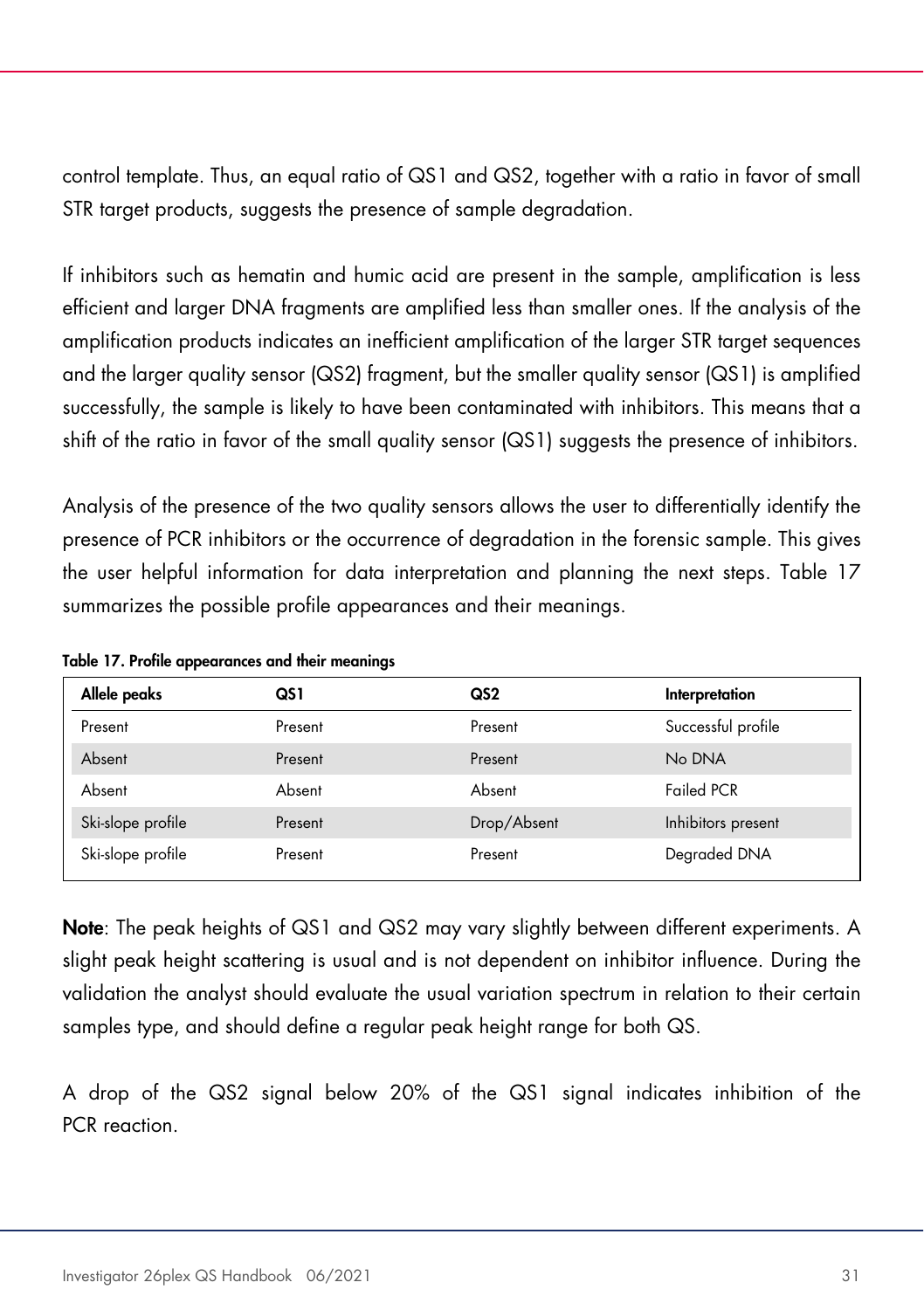# Alleles

[Table 18](#page-32-0) shows the alleles of the allelic ladder. All analyses were performed using POP-4 polymer [\(Table 18](#page-32-0) and [Figure 5\)](#page-31-0). Different analysis instruments, DNA size standards, or polymers may result in different fragment lengths. In addition, a visual alignment with the allelic ladder is recommended.

# Scaling

- Horizontal: 70–450 bp
- Vertical: Depending on signal intensity



<span id="page-31-0"></span>Figure 5. Electropherogram of the allelic ladder 26plex analyzed on an Applied Biosystems 3500xL Genetic Analyzer. The allelic ladder contains 2 alleles for each quality sensor (QS1 and QS2). This allows automated calling of the QS peaks for sample analysis.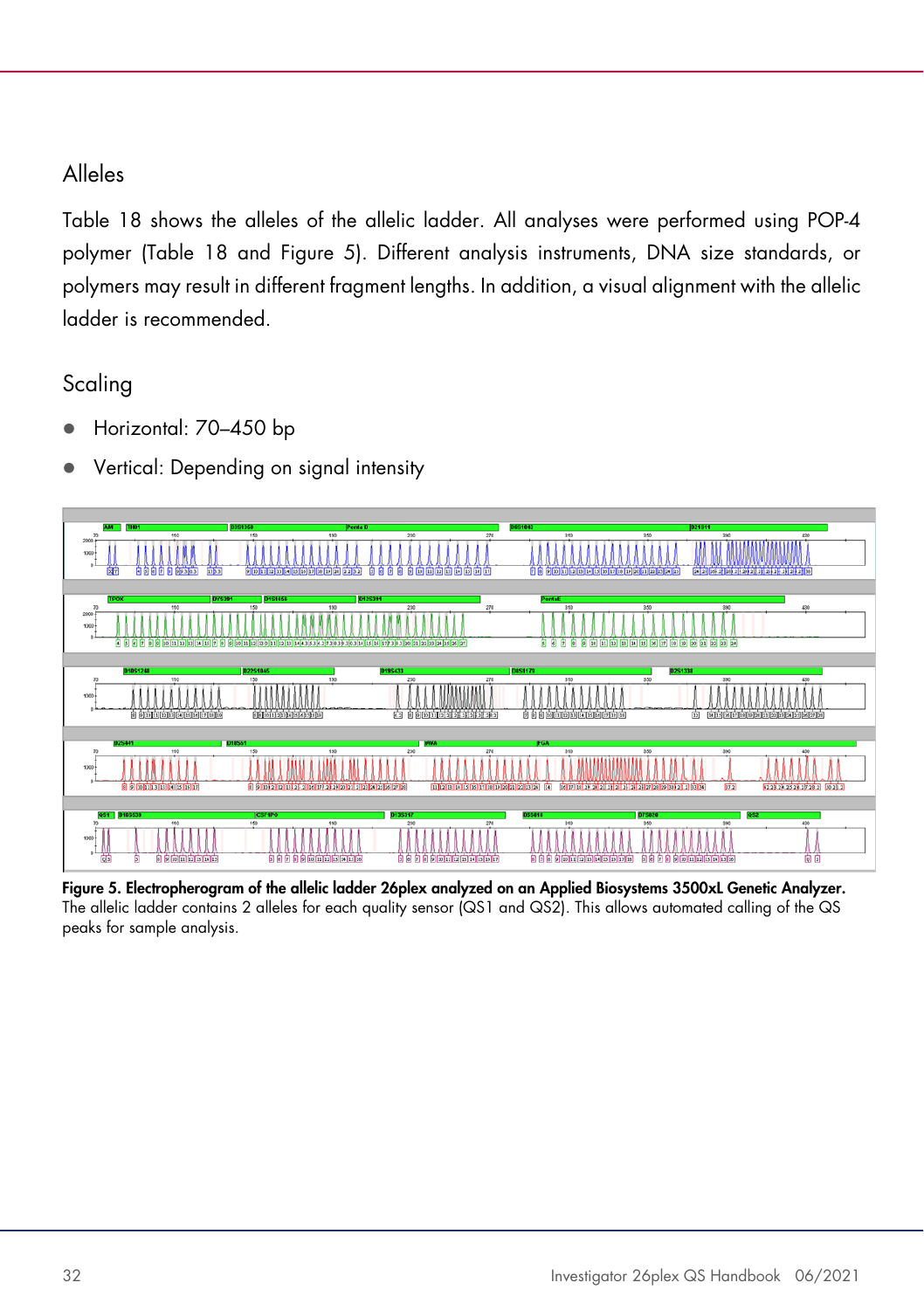| Locus             | Dye label        | Repeat numbers of allelic ladder                                                                                                                                                                     |
|-------------------|------------------|------------------------------------------------------------------------------------------------------------------------------------------------------------------------------------------------------|
| Amelogenin        | 6-FAM            | X. Y                                                                                                                                                                                                 |
| TH <sub>0</sub> 1 | 6-FAM            | 4, 5, 6, 7, 8, 9, 9.3, 10, 10.3, 11, 13, 13.3                                                                                                                                                        |
| D3S1358           | 6-FAM            | 9, 10, 11, 12, 13, 14, 15, 16, 17, 18, 19, 20                                                                                                                                                        |
| Penta D           | 6-FAM            | 2.2, 3.2, 5, 6, 7, 8, 9, 10, 11, 12, 13, 14, 15, 16, 17                                                                                                                                              |
| D6S1043           | 6-FAM            | 7, 8, 9, 10, 11, 12, 13, 14, 15, 16, 17, 18, 19, 20, 21, 22, 23, 24, 25                                                                                                                              |
| D21S11            | 6-FAM            | 24, 24.2, 25, 26, 26.2, 27, 28, 28.2, 29, 29.2, 30, 30.2, 31, 31.2, 32, 32.2,<br>33, 33.2, 34, 34.2, 35, 35.2, 36, 36.2, 37, 38                                                                      |
| <b>TPOX</b>       | <b>BTG</b>       | 4, 5, 6, 7, 8, 9, 10, 11, 12, 13, 14, 15                                                                                                                                                             |
| DYS391            | <b>BTG</b>       | 7, 8, 9, 10, 11, 12, 13                                                                                                                                                                              |
| D1S1656           | <b>BTG</b>       | 10, 11, 12, 13, 14, 14.3, 15, 15.3, 16, 16.3, 17, 17.3, 18, 18.3, 19.3, 20.3                                                                                                                         |
| D12S391           | <b>BTG</b>       | 14, 15, 16, 17, 17.3, 18, 18.3, 19, 20, 21, 22, 23, 24, 25, 26, 27                                                                                                                                   |
| Penta E           | <b>BTG</b>       | 5, 6, 7, 8, 9, 10, 11, 12, 13, 14, 15, 16, 17, 18, 19, 20, 21, 22, 23, 24                                                                                                                            |
| D10S1248          | <b>BTY</b>       | 8, 9, 10, 11, 12, 13, 14, 15, 16, 17, 18, 19                                                                                                                                                         |
| D22S1045          | <b>BTY</b>       | 8, 9, 10, 11, 12, 13, 14, 15, 16, 17, 18, 19                                                                                                                                                         |
| D19S433           | <b>BTY</b>       | 6.2, 8, 9, 10, 11, 12, 12.2, 13, 13.2, 14, 14.2, 15, 15.2, 16, 16.2, 17, 17.2,<br>18.2                                                                                                               |
| D8S1179           | <b>BTY</b>       | 7, 8, 9, 10, 11, 12, 13, 14, 15, 16, 17, 18, 19                                                                                                                                                      |
| D2S1338           | <b>BTY</b>       | 12, 14, 15, 16, 17, 18, 19, 20, 21, 22, 23, 24, 25, 26, 27, 28                                                                                                                                       |
| D2S441            | BTR <sub>2</sub> | 8, 9, 10, 11, 11.3, 12, 13, 14, 15, 16, 17                                                                                                                                                           |
| D18S51            | BTR <sub>2</sub> | 8, 9, 10, 10.2, 11, 12, 13, 13.2, 14, 14.2, 15, 16, 17, 17.2, 18, 18.2, 19, 20,<br>21, 21.2, 22, 23, 24, 25, 26, 27, 28                                                                              |
| vWA               | BTR <sub>2</sub> | 11, 12, 13, 14, 15, 16, 17, 18, 19, 20, 21, 22, 23, 24                                                                                                                                               |
| <b>FGA</b>        | BTR <sub>2</sub> | 14, 16, 17, 18, 18.2, 19, 19.2, 20, 20.2, 21, 21.2, 22, 22.2, 23, 23.2, 24,<br>24.2, 25, 25.2, 26, 27, 28, 29, 30, 30.2, 31.2, 33, 34, 37.2, 42.2, 43.2,<br>44.2, 45.2, 46.2, 47.2, 48.2, 50.2, 51.2 |
| QS1               | <b>BTP</b>       | Q, S                                                                                                                                                                                                 |
| D16S539           | <b>BTP</b>       | 5, 8, 9, 10, 11, 12, 13, 14, 15                                                                                                                                                                      |
| CSF1PO            | <b>BTP</b>       | 5, 6, 7, 8, 9, 10, 11, 12, 13, 14, 15, 16                                                                                                                                                            |
| D13S317           | <b>BTP</b>       | 5, 6, 7, 8, 9, 10, 11, 12, 13, 14, 15, 16, 17                                                                                                                                                        |
| D5S818            | <b>BTP</b>       | 6, 7, 8, 9, 10, 11, 12, 13, 14, 15, 16, 17, 18                                                                                                                                                       |
| D7S820            | <b>BTP</b>       | 5, 6, 7, 8, 9, 10, 11, 12, 13, 14, 15, 16                                                                                                                                                            |
| $\mathsf{Q}$ S2   | <b>BTP</b>       | Q, S                                                                                                                                                                                                 |

<span id="page-32-0"></span>Table 18. Allelic ladder fragments included in the allelic ladder 26plex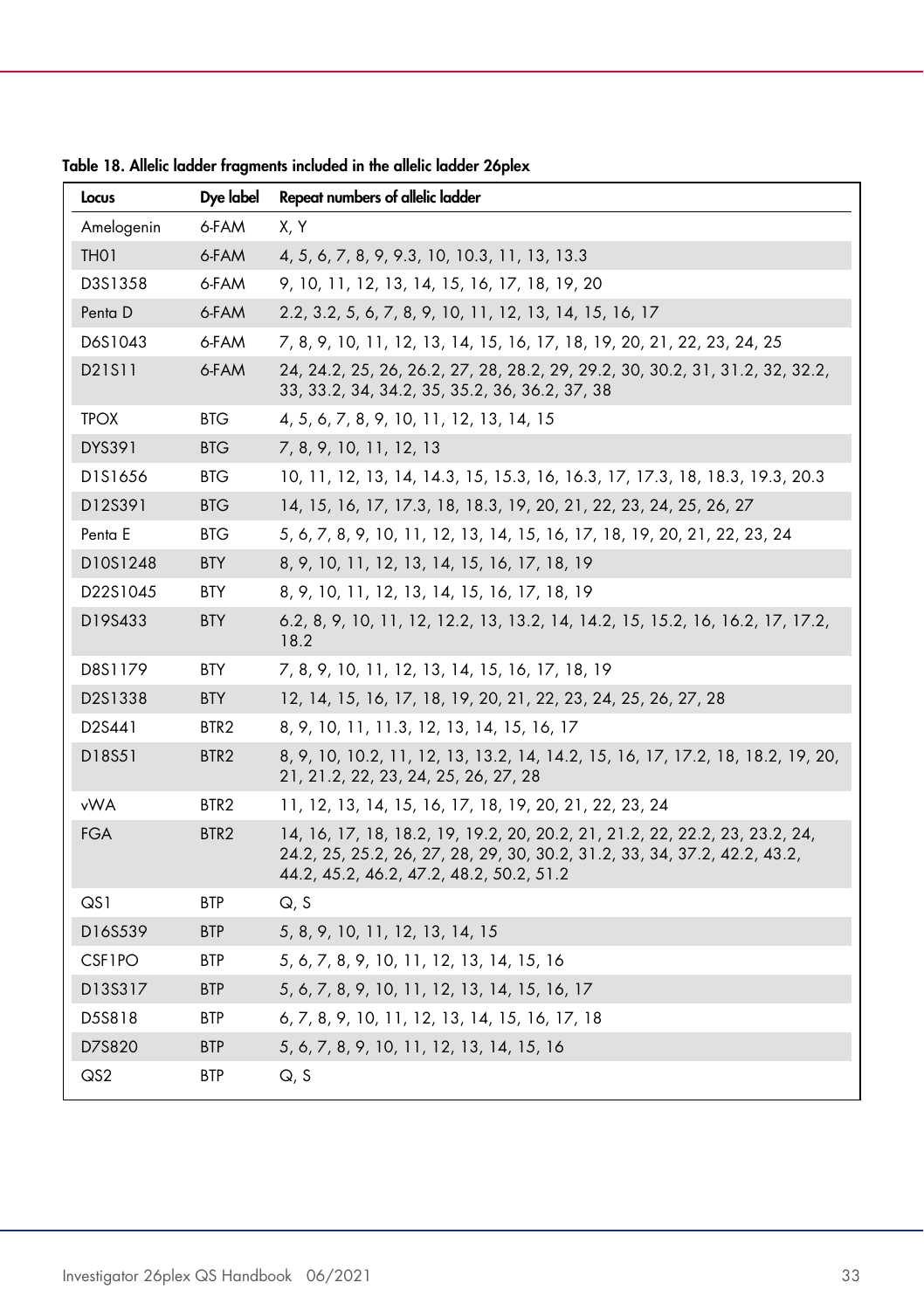For information about known microvariants not contained in the Investigator 26plex allelic ladder, see the National Institute of Standards and Technology (NIST) website (strbase.nist.gov).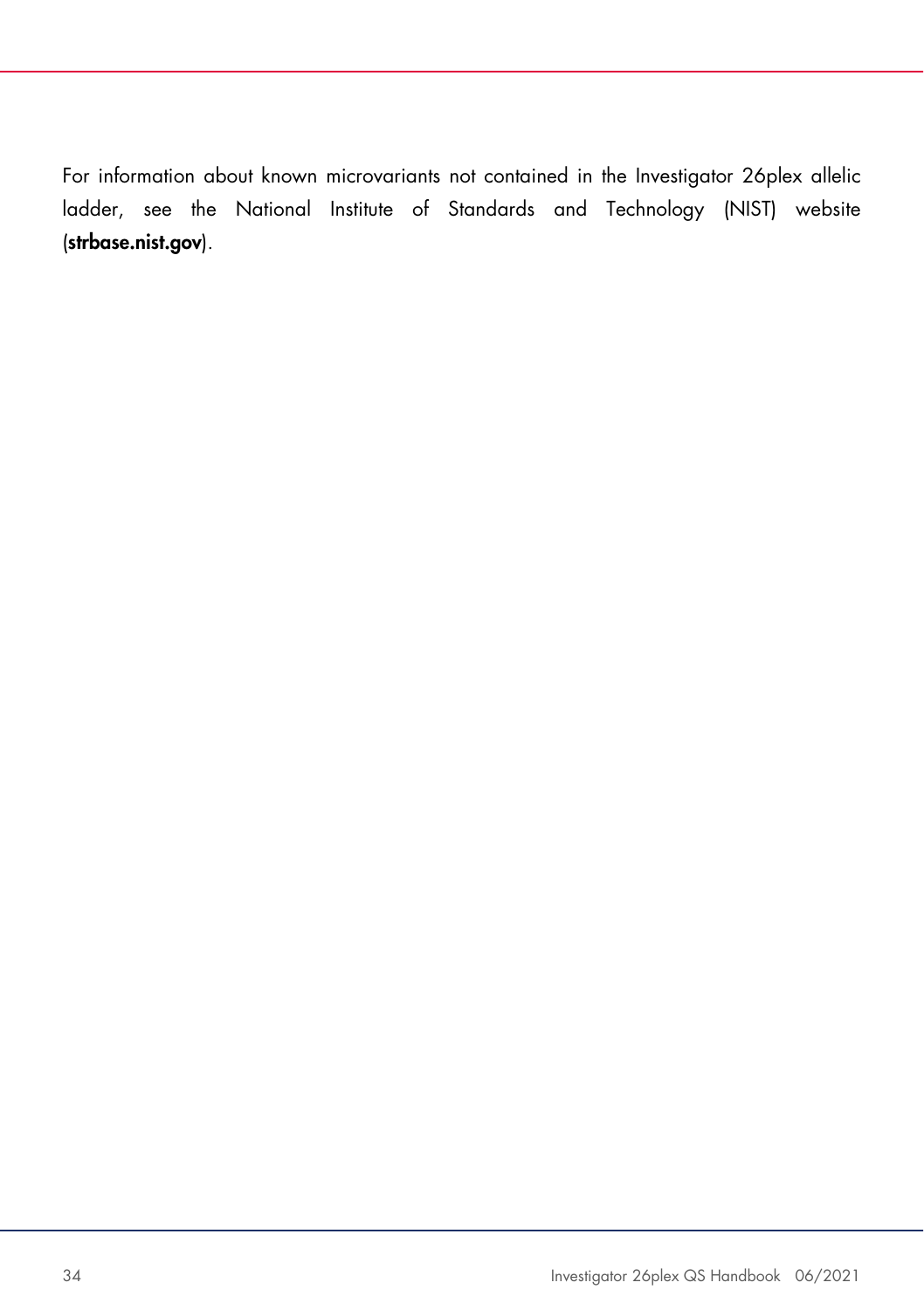# <span id="page-34-0"></span>Troubleshooting Guide

This troubleshooting guide may be helpful in solving any problems that may arise. For more information, see also the Frequently Asked Questions page at our Technical Support Center: [www.qiagen.com/FAQ/FAQList.aspx](http://www.qiagen.com/FAQ/FAQList.aspx). The scientists in QIAGEN Technical Services are always happy to answer any questions you may have about the information and protocols in this handbook or about sample and assay technologies in general. For contact information, visit [www.qiagen.com](http://www.qiagen.com/).

|    |                                                                                                                    | <b>Comments and suggestions</b>                                                                                                                                                                                                                                                        |  |  |  |
|----|--------------------------------------------------------------------------------------------------------------------|----------------------------------------------------------------------------------------------------------------------------------------------------------------------------------------------------------------------------------------------------------------------------------------|--|--|--|
|    | Unbalanced profiles, low signals                                                                                   |                                                                                                                                                                                                                                                                                        |  |  |  |
| a) | Incorrect volume of fast reaction mix<br>or primer mix                                                             | Check reaction setup and repeat amplification.                                                                                                                                                                                                                                         |  |  |  |
| b) | Master Mix not vortexed before<br>distribution                                                                     | Vortex Master Mix thoroughly and centrifuge briefly.                                                                                                                                                                                                                                   |  |  |  |
|    | Reduced peak heights of QS1 and/or QS2 in standard experiments                                                     |                                                                                                                                                                                                                                                                                        |  |  |  |
|    | A slight peak height scattering of the<br>quality sensors is usual and is not<br>dependent on inhibitor influence. | During the validation, the analyst should evaluate the usual variation<br>spectrum in relation to their certain sample types and define a regular<br>peak height range for both QSs. A drop of the QS2 signal below<br>20% of the QS1 signal indicates inhibition of the PCR reaction. |  |  |  |
|    | Dominance of quality sensor peaks                                                                                  |                                                                                                                                                                                                                                                                                        |  |  |  |
|    | QS1 and QS2 peaks are too<br>dominant.                                                                             | Using GeneMapper ID-X Software, choose under "Display Settings" a<br>new setting for "all-dye range" to zoom in. The range should be<br>between the QS1 and QS2.                                                                                                                       |  |  |  |
|    |                                                                                                                    | <b>Important:</b> In addition, adjust in the "Analysis Method Editor", under<br>"peak detector", the size-calling (Ranges; Sizing) to $75 \rightarrow 450$ .                                                                                                                           |  |  |  |
|    | Sample preparation                                                                                                 |                                                                                                                                                                                                                                                                                        |  |  |  |
|    | Sample signal intensity must be<br>increased.                                                                      | Reduce the volume of the DNA Size Standard (BTO) to peak heights<br>of about 500 RFU.                                                                                                                                                                                                  |  |  |  |
|    |                                                                                                                    | Purify the PCR products before starting the analysis. We recommend<br>the MinElute® PCR Purification Kit (cat. nos. 28004 and 28006) for<br>rapid and effective purification.                                                                                                          |  |  |  |
|    | Matrix/spectral calibration is not appropriate                                                                     |                                                                                                                                                                                                                                                                                        |  |  |  |
|    |                                                                                                                    |                                                                                                                                                                                                                                                                                        |  |  |  |

| There are pull-up peaks between the  | This matrix cannot be used for the analysis. Repeat the matrix                                                  |
|--------------------------------------|-----------------------------------------------------------------------------------------------------------------|
|                                      | dye panels (B, G, Y, R, P, O) with the generation/spectral calibration. Be sure to carefully follow the correct |
| current matrix/spectral calibration. | protocol for the specific analysis instrument.                                                                  |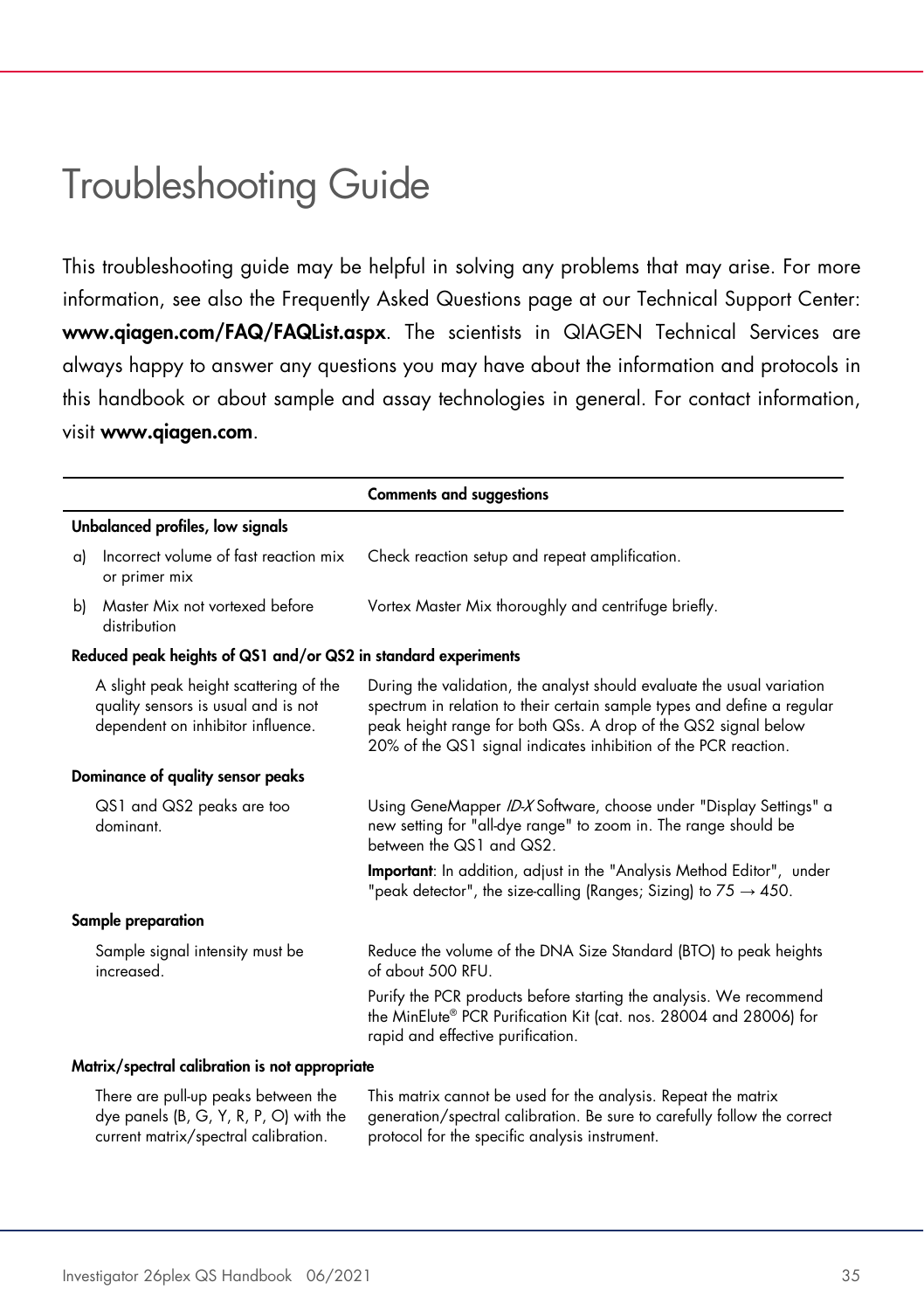#### Comments and suggestions

### Many peaks are labeled as off-ladder (OL) alleles in the samples

| a) DNA Size Standard 24plex (BTO) or<br>DNA Size Standard (BTO) 450 was<br>not defined or identified correctly.                                                                                                                                              | Click the orange "Size Match Editor" icon in the upper toolbar of the<br>GeneMapper ID or GeneMapper ID-X Software. Mark the orange<br>fragments of all samples.                                                                                           |
|--------------------------------------------------------------------------------------------------------------------------------------------------------------------------------------------------------------------------------------------------------------|------------------------------------------------------------------------------------------------------------------------------------------------------------------------------------------------------------------------------------------------------------|
|                                                                                                                                                                                                                                                              | Always use DNA Size Standard 24plex (BTO) or DNA Size Standard<br>(BTO) 450 for Investigator Human Identification PCR Kits.                                                                                                                                |
| b) Signal intensities are too high. If the<br>peak heights of the samples are<br>outside the linear detection range<br>using Applied Biosystems<br>3500/3500xL Genetic Analyzers,<br>the occurrence of stutters, split peaks,<br>and artifacts may increase. | Reduce the injection time, in increments, to a minimum of 1 s; reduce<br>the amount of the PCR amplification product for analysis; or reduce<br>the quantity of DNA for PCR.                                                                               |
| c) Bubbles in the capillary lead to<br>pull-up peaks in all color panels<br>("spikes"), resulting in allele<br>misnomer.                                                                                                                                     | Repeat electrophoresis to confirm results. Check the maximum number<br>of injections recommended by the instrument manufacturer. Set up a<br>new capillary array, if necessary.                                                                            |
| d) Differences in the run performance<br>among the capillaries of a<br>multicapillary analyzer may result in<br>allelic assignment shift.                                                                                                                    | For reliable allelic assignment on multicapillary analyzers, a number<br>of allelic ladders should be run.                                                                                                                                                 |
| e) Low room temperature or low CE<br>buffer temperature may result in<br>fragment migration shifts or OL<br>peaks.                                                                                                                                           | Ensure that ambient conditions are maintained as recommended by<br>the instrument manufacturer. Ensure that buffers are equilibrated to<br>ambient conditions. Preheating of the CE instrument (~30 min) is<br>recommended by the instrument manufacturer. |
| Injection/file of the allelic ladder is not appropriate                                                                                                                                                                                                      |                                                                                                                                                                                                                                                            |
| a) An additional signal can be identified<br>as peak of the allelic ladder because<br>of dysfunctions during the                                                                                                                                             | Use a different injection/file of the allelic ladder and check the data<br>of the analyzed sizes from the size standard (in bp) of the allelic<br>ladder.                                                                                                  |
| electrophoresis. If peaks of the allelic<br>ladder are miscalled, the ladder<br>cannot be used for the analysis.                                                                                                                                             | Always use DNA Size Standard 24plex (BTO) or DNA Size Standard<br>(BTO) 450 for Investigator Human Identification PCR Kits.                                                                                                                                |
| b) One peak of the allelic ladder is<br>below the peak detection value (50-<br>200 RFU) of the analysis method<br>used, and thus is not identified.                                                                                                          | The allelic ladder must be loaded onto the analysis instrument at a<br>higher concentration than the samples to be analyzed.<br>Alternatively, the allelic ladder data can be analyzed with a lower<br>peak detection value in the analysis software.      |
| c) One peak of the allelic ladder is not<br>identified because it is outside the<br>expected size range of the software<br>$(in bp)$ .                                                                                                                       | Compare the length of the fragments (in bp) of the first allele in one<br>color of the allelic ladder with the corresponding value in the<br>categories. Then compare it with the other alleles.                                                           |
| d) Point alleles are not found.                                                                                                                                                                                                                              | Point alleles are alleles with at least 1 bp difference to the next<br>integer allele. Check the settings of the analysis method. Lower the<br>Peak Window Size value to 11 points.                                                                        |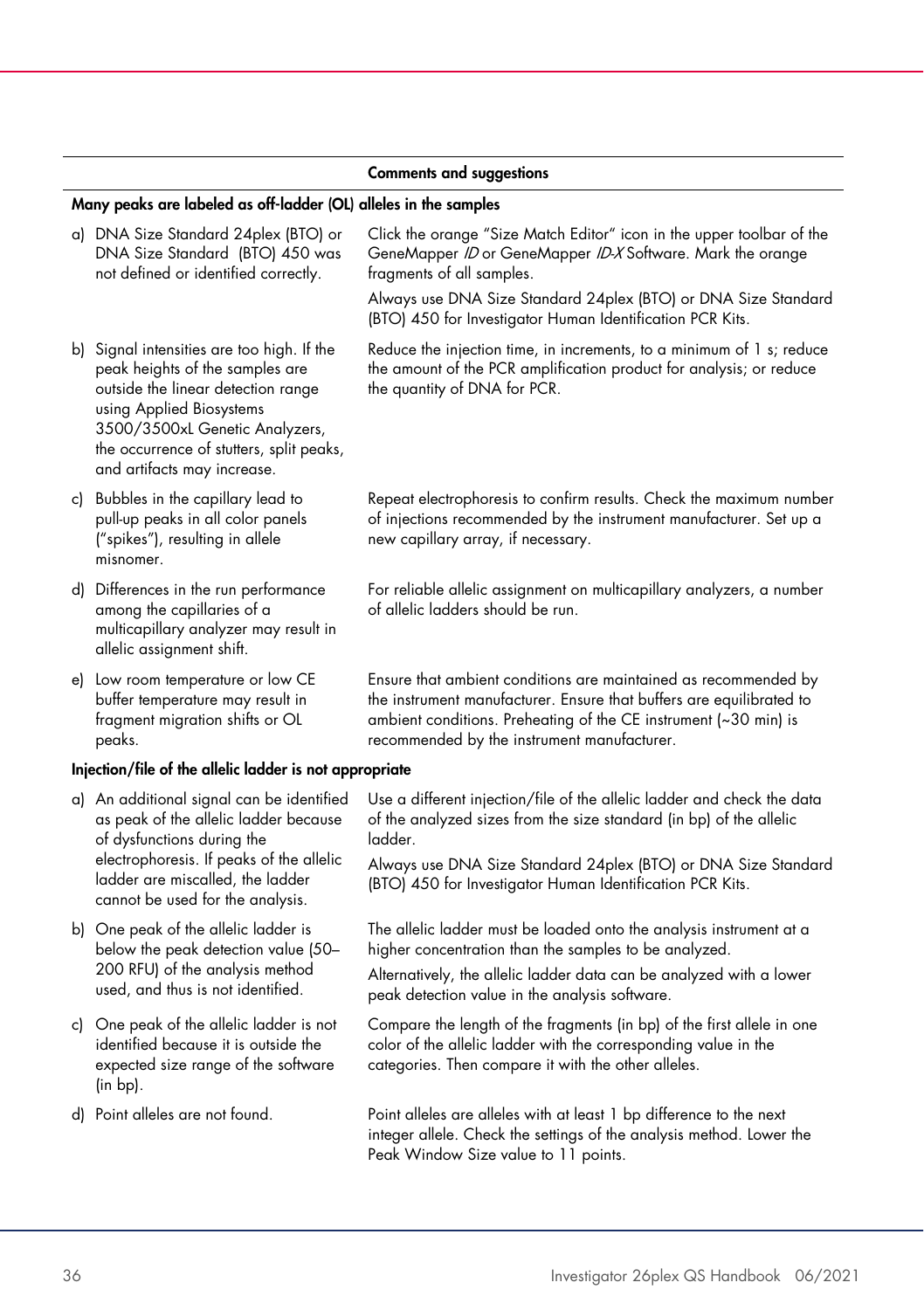# <span id="page-36-0"></span>References

<span id="page-36-1"></span>1. Bär, W. et al. (1997) DNA recommendations: Further report of the DNA Commission of the ISFH regarding the use of short tandem repeat systems. Int. J. Legal Med. 110, 175–176.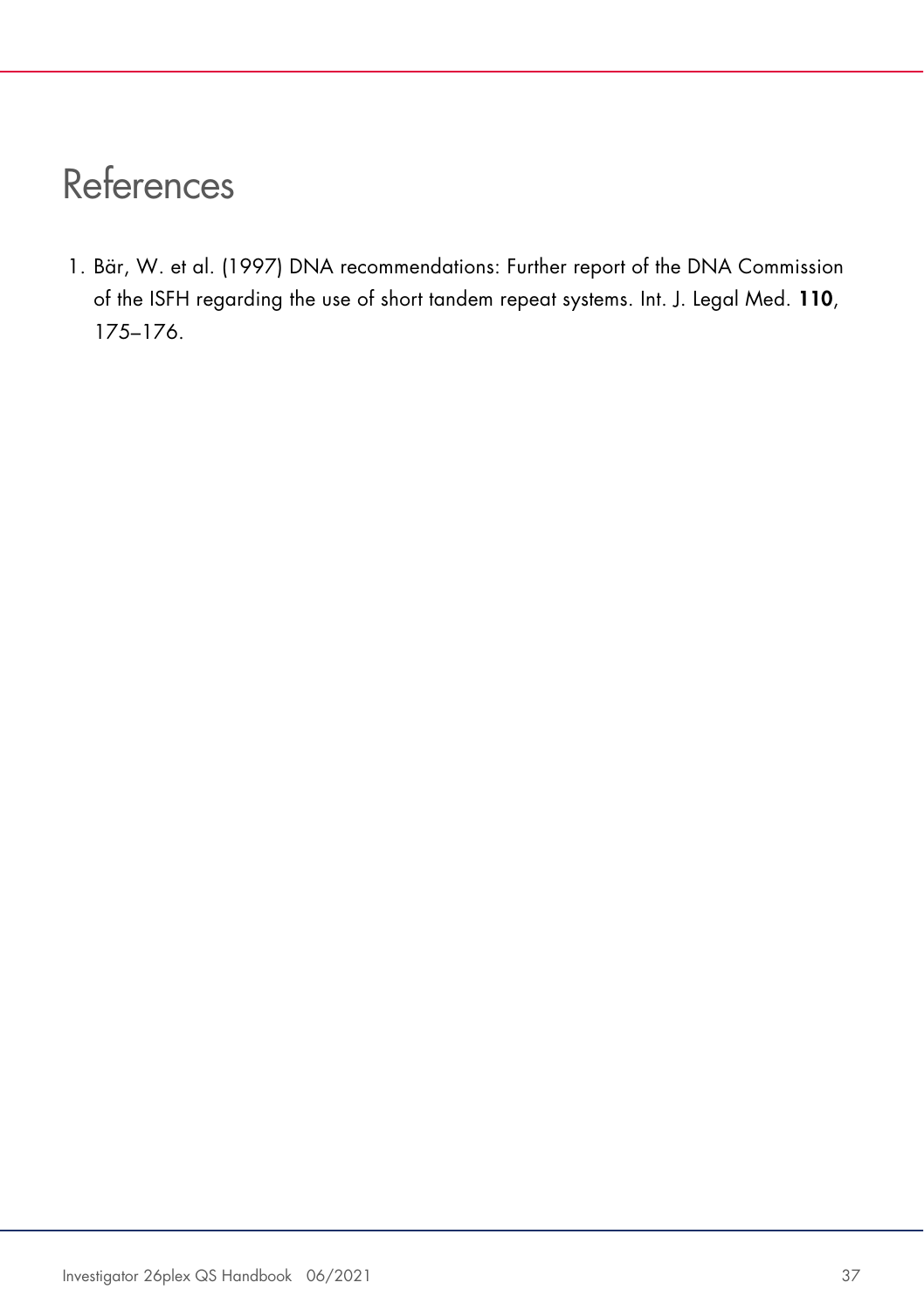# <span id="page-37-0"></span>Appendix A: Interpretation of Results

Post-PCR analysis and automatic allele assignment with suitable analysis software ensure a precise and reliable discrimination of alleles.

General procedure for the analysis

- 1. Check the DNA size standard.
- 2. Check the allelic ladder.
- 3. Check the positive and negative controls.
- 4. Analyze and interpret the sample data.

# Pull-up peaks

Pull-up peaks may occur if peak heights are outside the linear detection range (see ["Troubleshooting Guide"](#page-34-0)) or if an incorrect matrix was applied. They appear at positions of specific peaks in other color channels, typically with lower signal intensities. To prevent pull-up peaks, peak heights should not exceed thresholds.

# Stutter peaks

The occurrence of stutter peaks depends on the sequence of the repeat structure and the number of alleles. The n − 4 (n minus 4) peaks are caused by a loss of a repeat unit during amplification of tetranucleotide STR motifs, caused by slippage effects of the  $7aq$  DNA Polymerase. The  $n - 3$  peaks appear during amplification of the trinucleotide STR motif D22S1045. These peaks should be interpreted using the Investigator Template Files for GeneMapper ID-X Software.

# Template-independent addition of nucleotides

Because of its terminal transferase activity, the *Taq* DNA Polymerase may cause incomplete adenylation at the 3' end of the amplified DNA fragments. The artifact peak is one base shorter than expected (–1 peaks). All primers included in the Investigator 26plex QS Kit are designed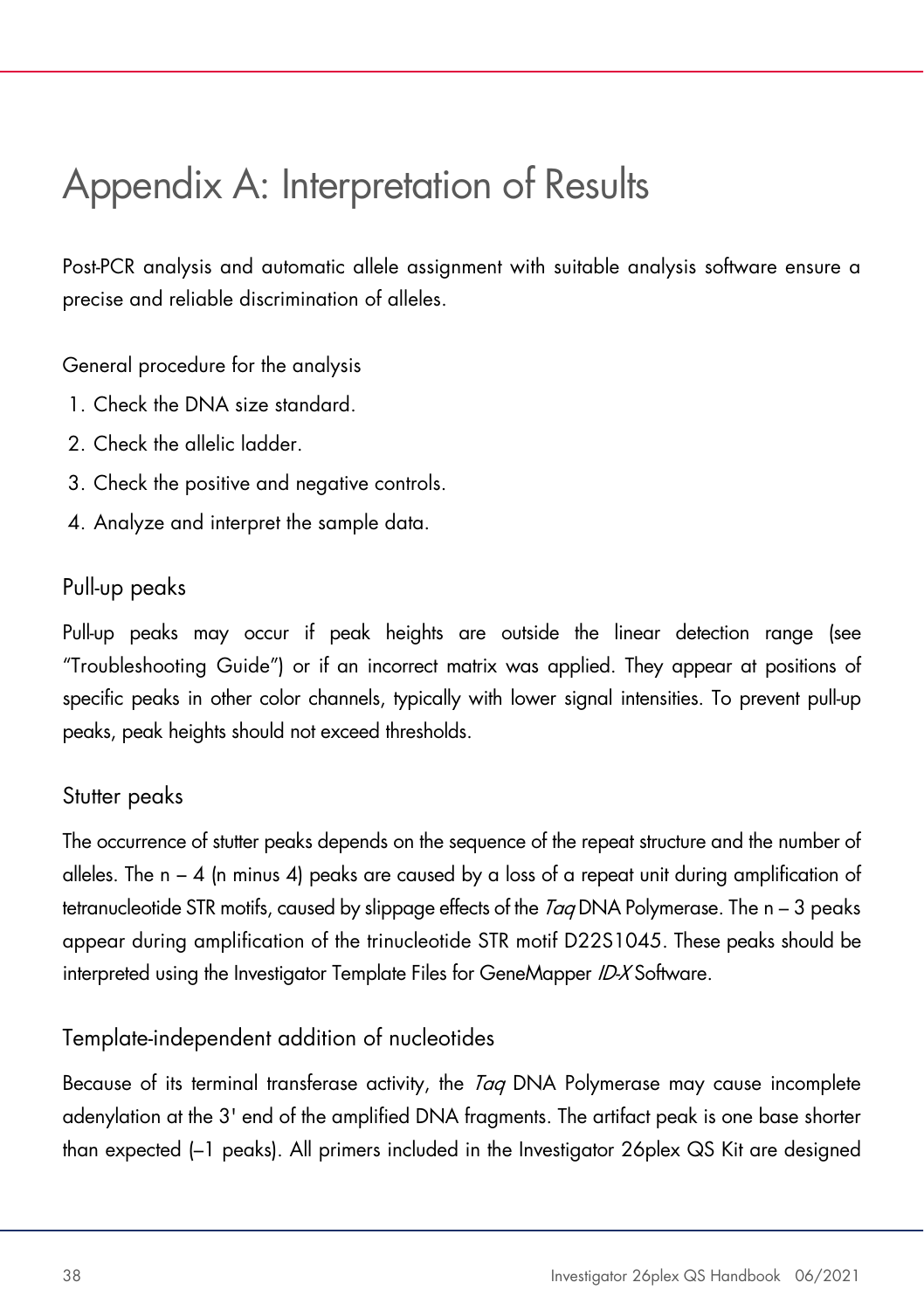to minimize these artifacts. The peak height of the artifact correlates with the amount of DNA. Laboratories should define their own limits for analysis of the peaks.

### **Artifacts**

Room temperature may influence the performance of PCR products on multicapillary instruments, so shoulder peaks or split peaks might occur. If shoulder or split peaks appear, we recommend injecting the sample again. Ensure that ambient conditions are maintained as recommended by the instrument manufacturer. Ensure that buffers are equilibrated to the ambient conditions.

# <span id="page-38-0"></span>Appendix B: Varying PCR Volumes Using Investigator 26plex QS Kit

The Investigator 26plex QS Kit can be run with half reaction mix volumes (Fast Reaction Mix + Primer Mix). Note that while we have successfully tested the reduced reaction volume stated here, the highest overall success rates still have to be expected when using the full reaction volumes as recommended in the kit manual.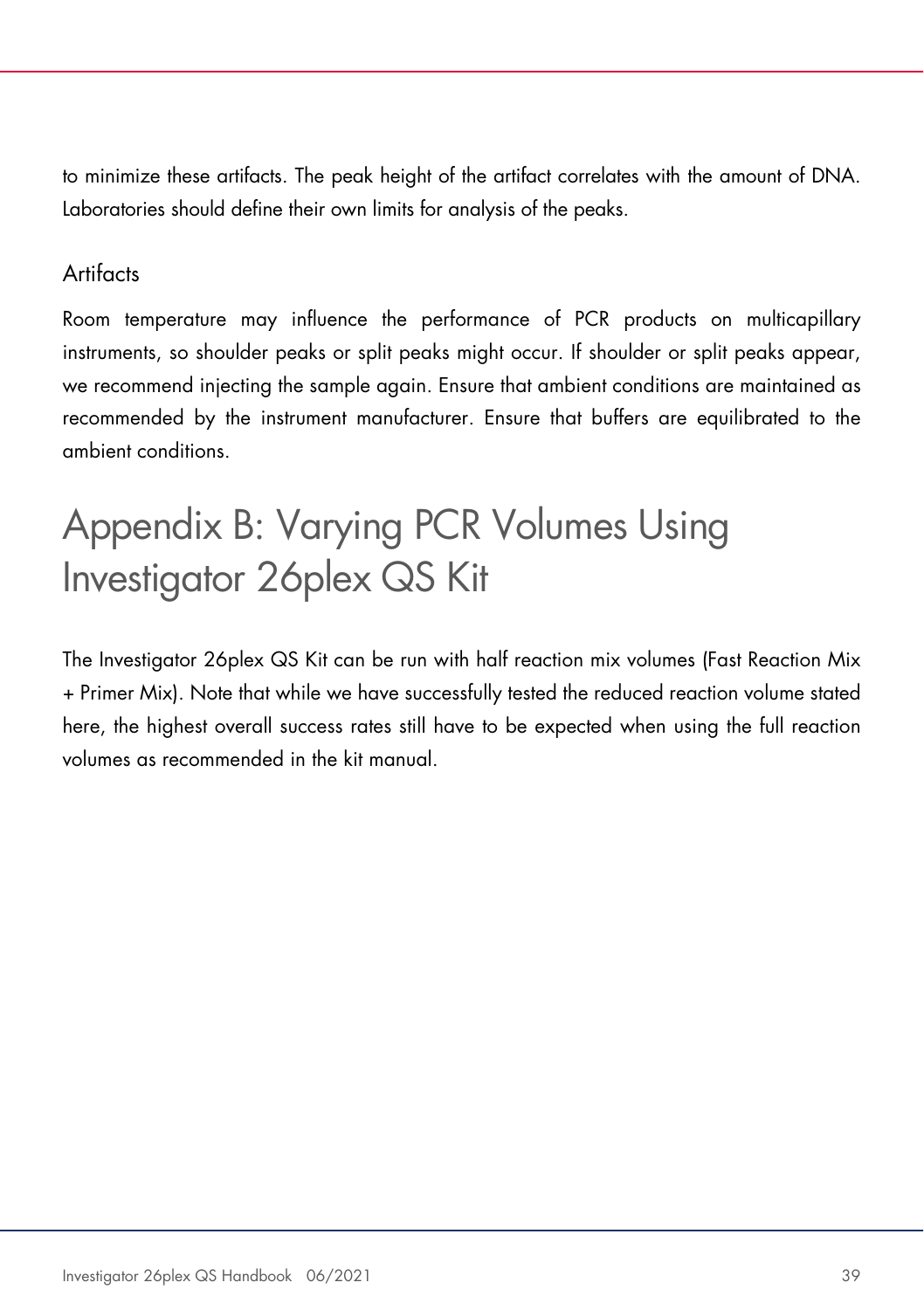# <span id="page-39-0"></span>Ordering Information

| Product                                           | <b>Contents</b>                                                                                                                                                                                  | Cat. no. |
|---------------------------------------------------|--------------------------------------------------------------------------------------------------------------------------------------------------------------------------------------------------|----------|
| Investigator 26 plex QS Kit (100)                 | Primer mix, fast reaction mix 3.0,<br>control DNA, allelic ladder 26plex,<br>and nuclease-free water                                                                                             | 382615   |
| Investigator 26plex QS Kit (400)                  | Primer mix, fast reaction mix 3.0,<br>control DNA, allelic ladder 26plex,<br>and nuclease-free water                                                                                             | 382617   |
| <b>Related products</b>                           |                                                                                                                                                                                                  |          |
| Matrix Standard BT6 (50)                          | Matrix standard for 6-FAM, BTG, BTY,<br>BTR2, BTP, and BTO, for Applied<br>Biosystems 3500 Genetic Analyzers                                                                                     | 386224   |
| DNA Size Standard 450 (BTO)<br>(100)              | DNA size standard with 13 fragments<br>for 100 reactions                                                                                                                                         | 386045   |
| DNA Size Standard 24plex<br>(BTO) (100)           | DNA size standard with 26 fragments<br>for 100 reactions                                                                                                                                         | 386035   |
| <b>Investigator Human Identification PCR Kits</b> |                                                                                                                                                                                                  |          |
| Investigator Quantiplex® Pro Kit<br>(200)         | For use on Applied Biosystems 7500<br>Real-Time Systems: Quantiplex Pro<br>Reaction Mix, Quantiplex Pro Primer<br>Mix, Quantiplex Pro Control DNA M1,<br>QuantiTect Nucleic Acid Dilution Buffer | 387216   |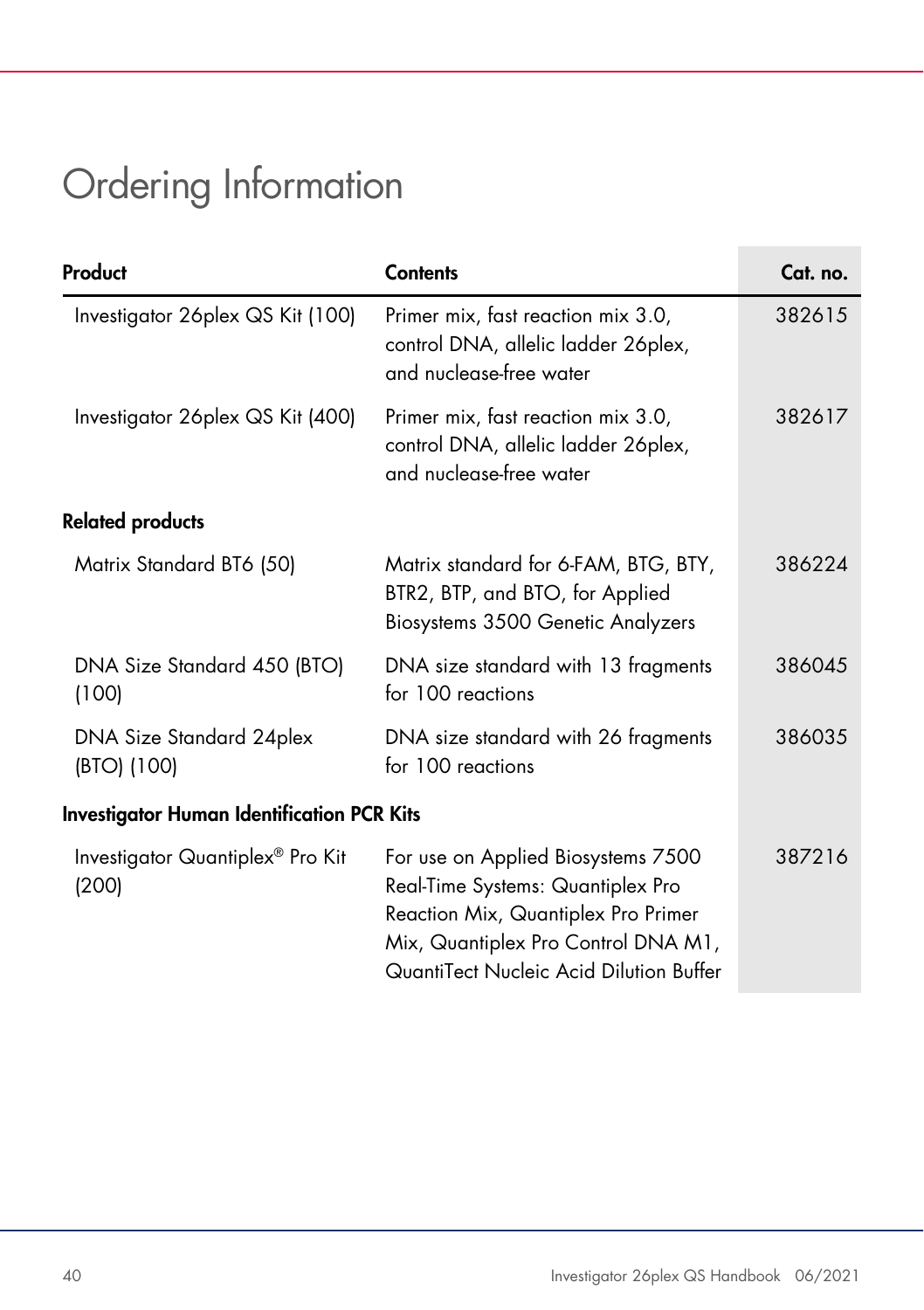| Product                                      | Contents                                                                                                                                                                                     | Cat. no. |
|----------------------------------------------|----------------------------------------------------------------------------------------------------------------------------------------------------------------------------------------------|----------|
| Investigator Quantiplex Pro RGQ<br>Kit (200) | For use on QIAGEN RotorGene Q<br>Real-Time Systems: Quantiplex Pro<br>RGQ Reaction Mix, Quantiplex Pro<br>RGQ Primer Mix, Male Control DNA<br>M1, QuantiTect Nucleic Acid Dilution<br>Buffer | 387316   |

For up-to-date licensing information and product-specific disclaimers, see the respective QIAGEN kit handbook or user manual. QIAGEN kit handbooks and user manuals are available at [www.qiagen.com](http://www.qiagen.com/) or can be requested from QIAGEN Technical Services or your local distributor.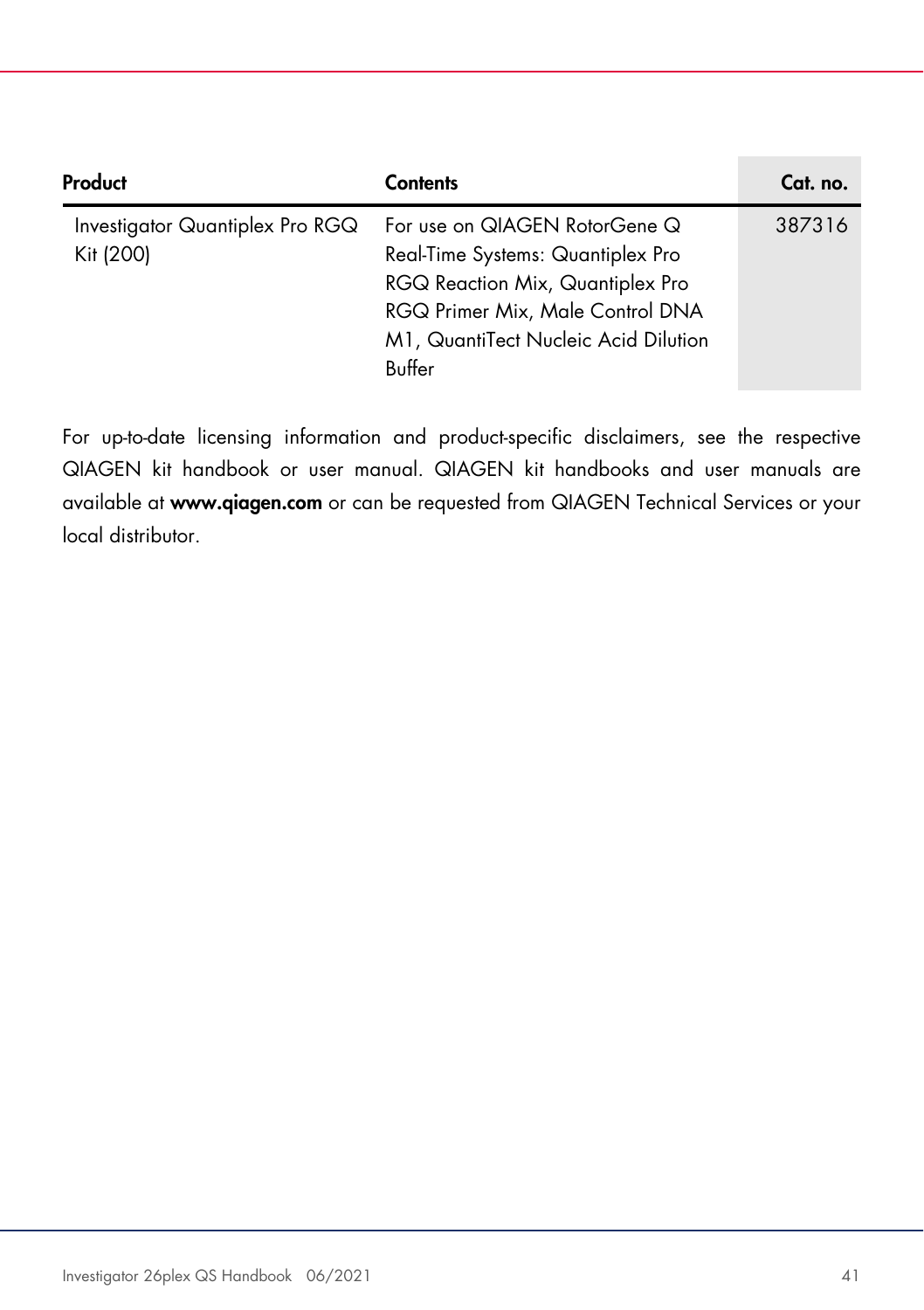# <span id="page-41-0"></span>Document Revision History

| Date    | Changes                                                                                                                                                                                                                                                   |
|---------|-----------------------------------------------------------------------------------------------------------------------------------------------------------------------------------------------------------------------------------------------------------|
| 08/2019 | Initial release                                                                                                                                                                                                                                           |
| 06/2021 | Revised Table 3. Updated the Ordering information section. Added "Veriti 96-Well Thermal<br>Cycler", "ProFlex 96-well PCR System", and "QIAamplifier 96" in the "Equipment and<br>Reagents to Be Supplied by User" section. Editorial and layout changes. |

#### Limited License Agreement for Investigator 26plex QS Kit

Use of this product signifies the agreement of any purchaser or user of the product to the following terms:

- 1. The product may be used solely in accordance with the protocols provided with the product and this handbook and for use with components contained in the kit only. QIAGEN grants no license under any of its intellectual property to use or incorporate the enclosed components of this kit with any components not included within this kit except as described in the protocols provided with the product, this handbook, and additional protocols available at www.qiagen.com. Some of these additional protocols have been provided by QIAGEN users for QIAGEN users. These protocols have not been thoroughly tested or optimized by QIAGEN. QIAGEN neither guarantees them nor warrants that they do not infringe the rights of third-parties.
- 2. Other than expressly stated licenses, QIAGEN makes no warranty that this kit and/or its use(s) do not infringe the rights of third-parties.
- 3. This kit and its components are licensed for one-time use and may not be reused, refurbished, or resold.
- 4. QIAGEN specifically disclaims any other licenses, expressed or implied other than those expressly stated.
- 5. The purchaser and user of the kit agree not to take or permit anyone else to take any steps that could lead to or facilitate any acts prohibited above. QIAGEN may enforce the prohibitions of this Limited License Agreement in any Court, and shall recover all its investigative and Court costs, including attorney fees, in any action to enforce this Limited License Agreement or any of its intellectual property rights relating to the kit and/or its components.

#### For updated license terms, see www.aiagen.com.

Trademarks: QIAGEN®, Sample to Insight®, Investigator®, MinElute®, QIAamplifier® (QIAGEN Group); Biometra® (Biometra Biomedizinische Analytik GmbH); Bio-Rad® (Bio-Rad Laboratories, Inc.); Eppendorf®, Mastercycler® (Eppendorf AG); GenBank® (The United Sates Department of Health and Human Services); Applied Biosystems®, FAM™, GeneAmp®, GeneMapper®, Hi-Di™, POP-4®, ProFlex™, Veriti™ (Thermo Fisher Scientific or its subsidiaries). Registered names, trademarks, etc.<br>used in this document, even when not specifically marked as su

06/2021 HB-2681-002 © 2021 QIAGEN, all rights reserved.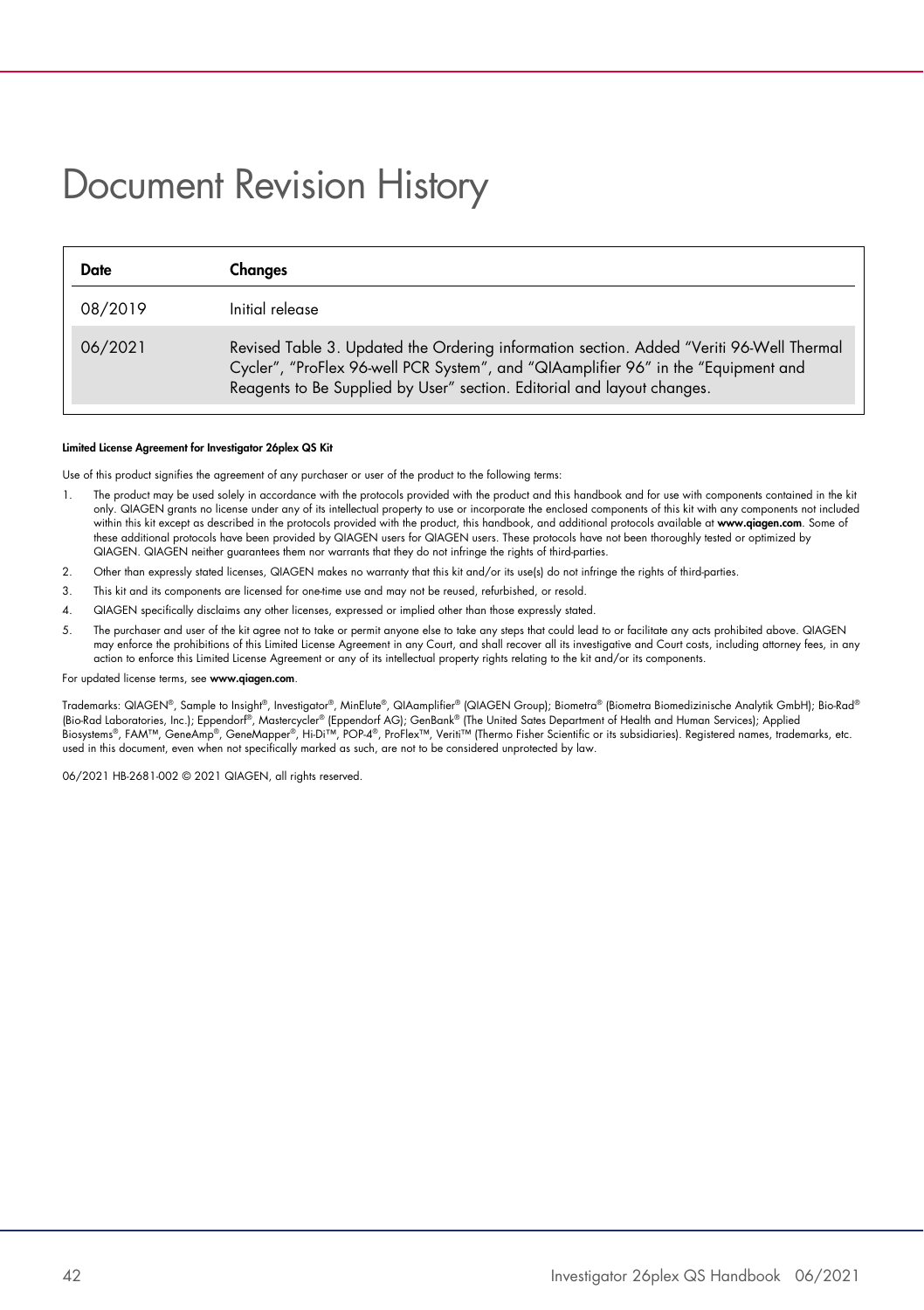**Notes**